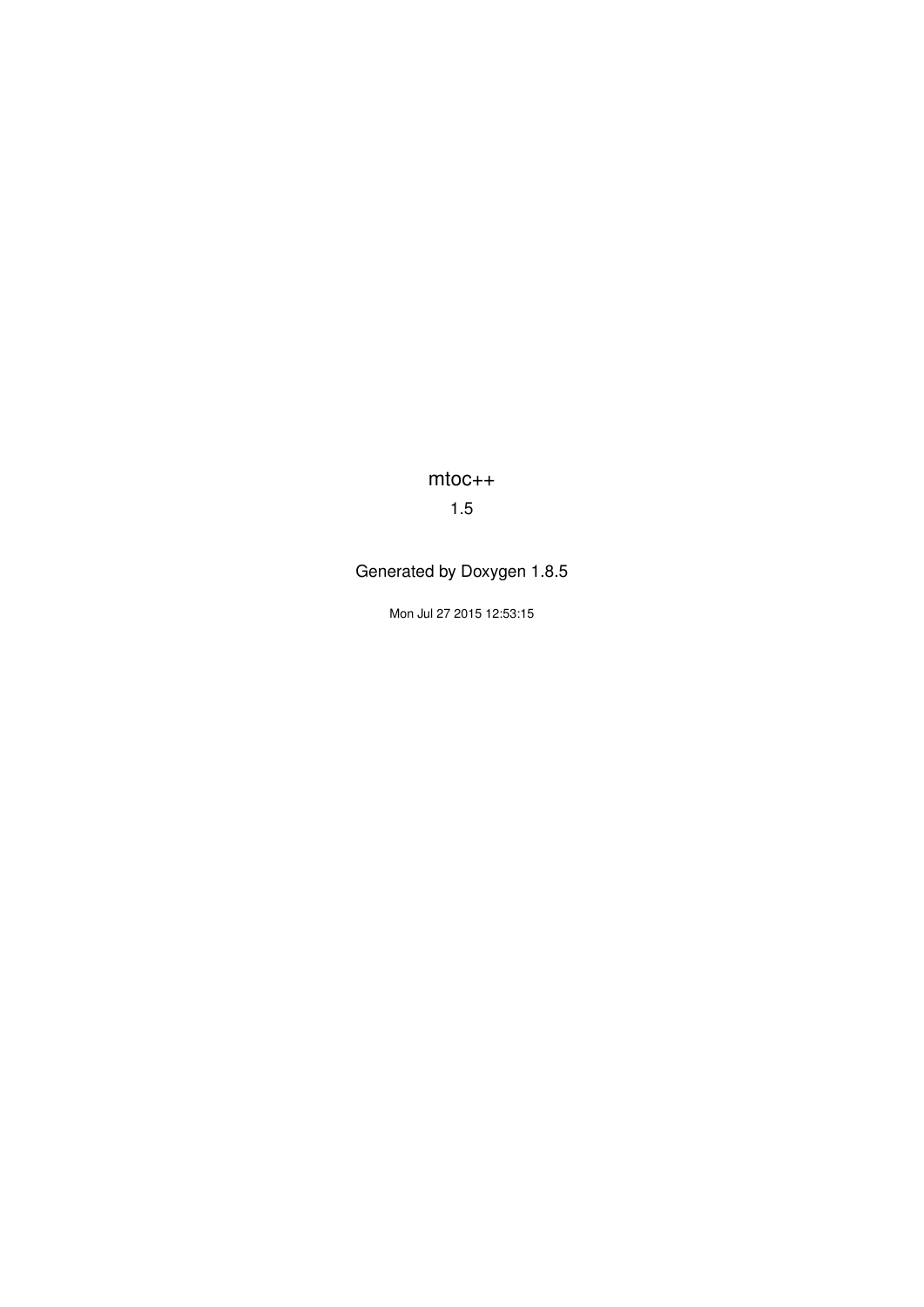# **Contents**

| 1              |      | mtoc++ 1.5 Software Documentation                                                                                                                                                                                             | $\mathbf 2$    |
|----------------|------|-------------------------------------------------------------------------------------------------------------------------------------------------------------------------------------------------------------------------------|----------------|
|                | 1.1  |                                                                                                                                                                                                                               | 2              |
|                | 1.2  |                                                                                                                                                                                                                               | 2              |
|                | 1.3  |                                                                                                                                                                                                                               | $\overline{2}$ |
|                |      |                                                                                                                                                                                                                               |                |
| $\overline{2}$ |      | Changes and new features in mtoc++                                                                                                                                                                                            | $\mathbf 2$    |
|                | 2.1  |                                                                                                                                                                                                                               | 4              |
|                | 2.2  |                                                                                                                                                                                                                               | 4              |
|                | 2.3  |                                                                                                                                                                                                                               | 4              |
|                | 2.4  |                                                                                                                                                                                                                               | 5              |
|                | 2.5  |                                                                                                                                                                                                                               | 5              |
|                | 2.6  |                                                                                                                                                                                                                               | 5              |
|                | 2.7  |                                                                                                                                                                                                                               | 6              |
|                | 2.8  | Changes in mtoc <sub>++</sub> 1.4 $\ldots$ , $\ldots$ , $\ldots$ , $\ldots$ , $\ldots$ , $\ldots$ , $\ldots$ , $\ldots$ , $\ldots$ , $\ldots$ , $\ldots$ , $\ldots$ , $\ldots$                                                | 7              |
|                | 2.9  |                                                                                                                                                                                                                               | 7              |
|                | 2.10 |                                                                                                                                                                                                                               | 7              |
|                |      |                                                                                                                                                                                                                               |                |
| 3              |      | <b>Downloading mtoc++</b>                                                                                                                                                                                                     | 8              |
|                | 3.1  |                                                                                                                                                                                                                               | 8              |
|                | 3.2  |                                                                                                                                                                                                                               | 8              |
| 4              |      | mtoc++ license conditions                                                                                                                                                                                                     | 8              |
|                |      |                                                                                                                                                                                                                               |                |
| 5              |      | mtoc++ installation instructions                                                                                                                                                                                              | 9              |
|                | 5.1  |                                                                                                                                                                                                                               | 9              |
|                | 5.2  |                                                                                                                                                                                                                               | 9              |
|                |      | 5.2.1                                                                                                                                                                                                                         | 10             |
|                |      | 5.2.2                                                                                                                                                                                                                         | 10             |
|                | 5.3  | Compiling mtoc++ from source education of the state of the state of the source of the state of the state of the state of the state of the state of the state of the state of the state of the state of the state of the state | 10             |
|                |      | 5.3.1                                                                                                                                                                                                                         | 10             |
|                |      | 5.3.2                                                                                                                                                                                                                         | 11             |
|                |      | 5.3.3                                                                                                                                                                                                                         | 11             |
|                |      | 5.3.4                                                                                                                                                                                                                         | 11             |
|                | 5.4  |                                                                                                                                                                                                                               | 12             |
| 6              |      | Tips for doxygen usage with mtoc                                                                                                                                                                                              | 12             |
|                | 6.1  |                                                                                                                                                                                                                               | 12             |
|                |      | 6.1.1                                                                                                                                                                                                                         | 12             |
|                |      |                                                                                                                                                                                                                               |                |
| 7              |      | Configuration and use of mtoc++                                                                                                                                                                                               | 13             |
|                | 7.1  |                                                                                                                                                                                                                               | 13             |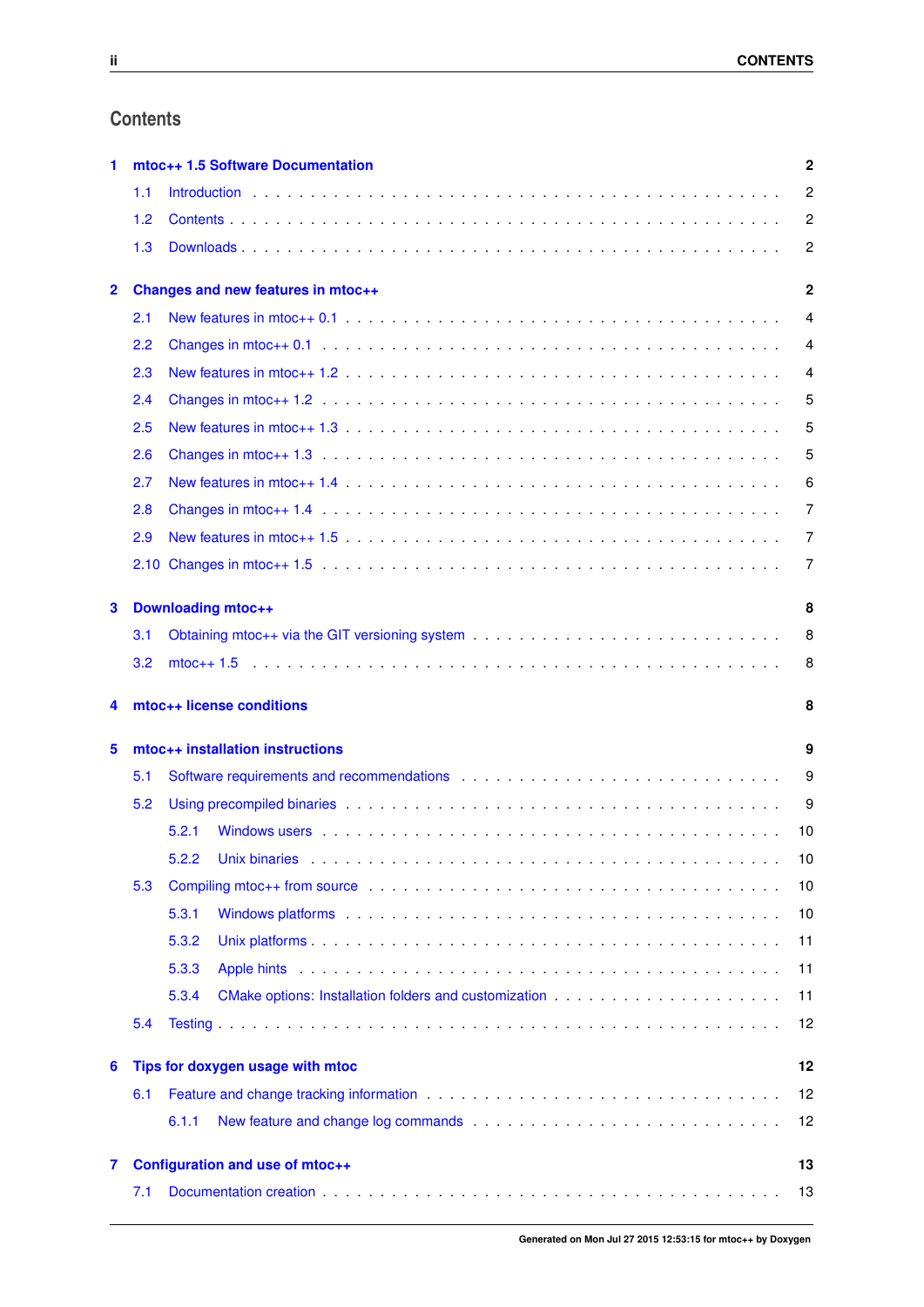|   |              | 7.1.1                        |                                                                                                                                                                                                                                | 13 |
|---|--------------|------------------------------|--------------------------------------------------------------------------------------------------------------------------------------------------------------------------------------------------------------------------------|----|
|   |              | 7.1.2                        |                                                                                                                                                                                                                                | 14 |
|   |              | 7.1.3                        |                                                                                                                                                                                                                                | 14 |
|   | 7.2          |                              |                                                                                                                                                                                                                                | 15 |
|   |              | 7.2.1                        | Configuration options for doxygen enterprise and and all the set of the set of the set of the set of the set of the set of the set of the set of the set of the set of the set of the set of the set of the set of the set of  | 15 |
|   |              | 7.2.2                        |                                                                                                                                                                                                                                | 15 |
|   |              | 7.2.3                        |                                                                                                                                                                                                                                | 17 |
|   |              | 7.2.4                        |                                                                                                                                                                                                                                | 17 |
| 8 |              |                              | <b>Troubleshooting mtoc++</b>                                                                                                                                                                                                  | 18 |
|   | 8.1          |                              |                                                                                                                                                                                                                                | 18 |
|   | 8.2          |                              |                                                                                                                                                                                                                                | 18 |
|   | 8.3          |                              |                                                                                                                                                                                                                                | 18 |
|   |              |                              |                                                                                                                                                                                                                                |    |
| 9 |              |                              | mtoc++ Developers                                                                                                                                                                                                              | 18 |
|   | 9.1          |                              |                                                                                                                                                                                                                                | 18 |
|   | 9.2          |                              |                                                                                                                                                                                                                                | 19 |
|   | 10 Todo List |                              |                                                                                                                                                                                                                                | 19 |
|   |              |                              |                                                                                                                                                                                                                                |    |
|   |              | <b>11 Namespace Index</b>    |                                                                                                                                                                                                                                | 19 |
|   |              |                              |                                                                                                                                                                                                                                | 19 |
|   |              | <b>12 Hierarchical Index</b> |                                                                                                                                                                                                                                | 19 |
|   |              |                              |                                                                                                                                                                                                                                | 19 |
|   |              | <b>13 Class Index</b>        |                                                                                                                                                                                                                                | 20 |
|   |              | 13.1 Class List              |                                                                                                                                                                                                                                | 20 |
|   |              |                              |                                                                                                                                                                                                                                |    |
|   |              |                              | <b>14 Namespace Documentation</b>                                                                                                                                                                                              | 21 |
|   |              |                              |                                                                                                                                                                                                                                | 21 |
|   |              |                              |                                                                                                                                                                                                                                | 21 |
|   |              |                              | <b>15 Class Documentation</b>                                                                                                                                                                                                  | 21 |
|   |              |                              |                                                                                                                                                                                                                                | 21 |
|   |              |                              |                                                                                                                                                                                                                                | 22 |
|   |              |                              |                                                                                                                                                                                                                                | 22 |
|   |              |                              |                                                                                                                                                                                                                                | 22 |
|   |              |                              |                                                                                                                                                                                                                                | 22 |
|   |              |                              |                                                                                                                                                                                                                                | 22 |
|   |              |                              |                                                                                                                                                                                                                                | 22 |
|   |              |                              |                                                                                                                                                                                                                                |    |
|   |              |                              |                                                                                                                                                                                                                                | 22 |
|   |              |                              | 15.5 ConfFileScanner Class Reference (Additional Additional Additional Additional Additional Additional Additional Additional Additional Additional Additional Additional Additional Additional Additional Additional Addition | 23 |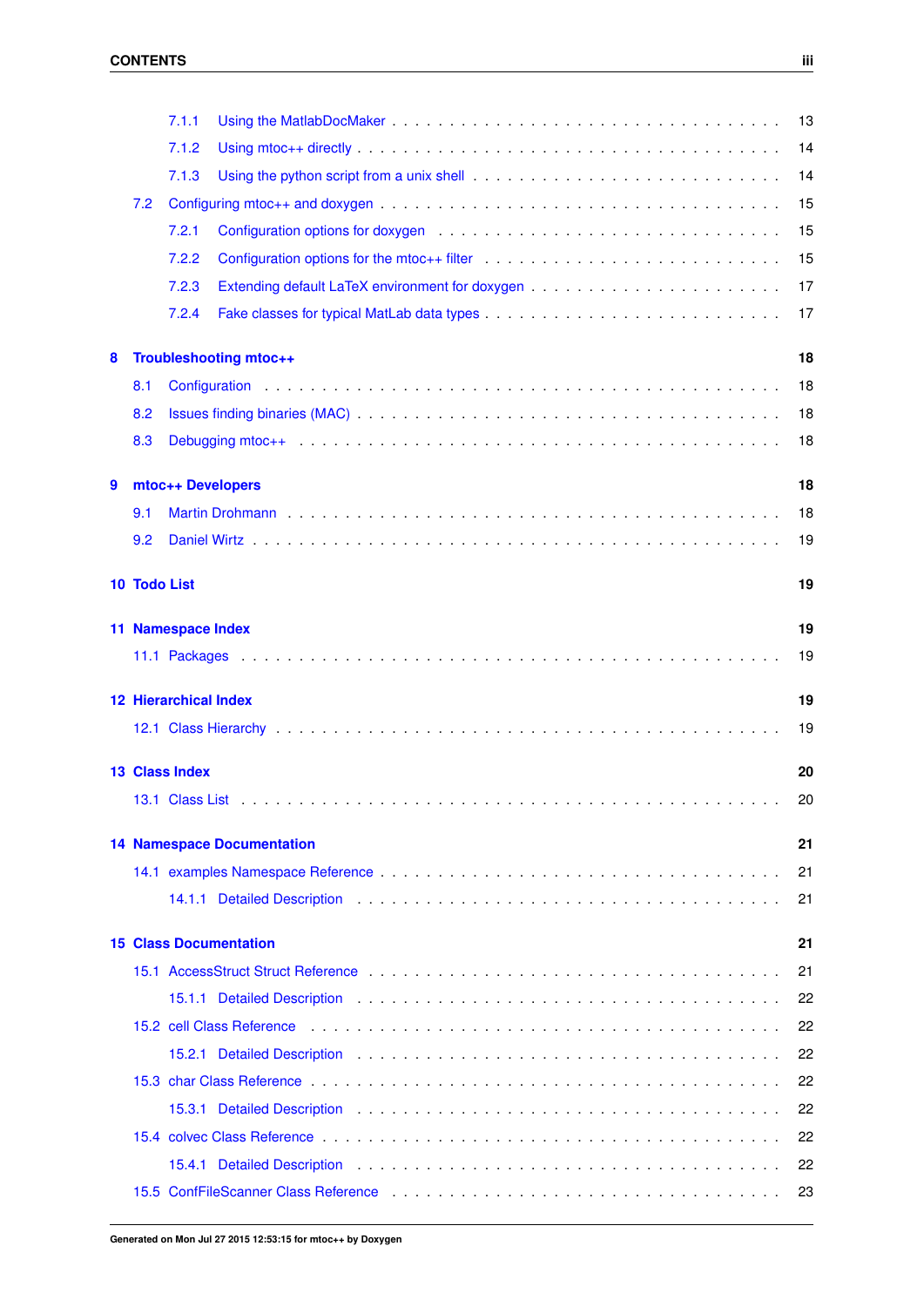|                                                                                                                                                                                                                                | 23 |
|--------------------------------------------------------------------------------------------------------------------------------------------------------------------------------------------------------------------------------|----|
|                                                                                                                                                                                                                                | 23 |
|                                                                                                                                                                                                                                | 23 |
|                                                                                                                                                                                                                                | 23 |
|                                                                                                                                                                                                                                | 23 |
|                                                                                                                                                                                                                                | 24 |
|                                                                                                                                                                                                                                | 24 |
|                                                                                                                                                                                                                                | 25 |
|                                                                                                                                                                                                                                | 25 |
|                                                                                                                                                                                                                                | 25 |
|                                                                                                                                                                                                                                | 25 |
|                                                                                                                                                                                                                                | 25 |
|                                                                                                                                                                                                                                | 26 |
| 15.11.1 Detailed Description enterprise and an example of the set of the set of the set of the set of the set of the set of the set of the set of the set of the set of the set of the set of the set of the set of the set of | 26 |
|                                                                                                                                                                                                                                | 26 |
|                                                                                                                                                                                                                                | 26 |
|                                                                                                                                                                                                                                | 26 |
|                                                                                                                                                                                                                                | 27 |
|                                                                                                                                                                                                                                |    |
|                                                                                                                                                                                                                                | 29 |
|                                                                                                                                                                                                                                | 29 |
|                                                                                                                                                                                                                                | 30 |
|                                                                                                                                                                                                                                | 30 |
|                                                                                                                                                                                                                                | 30 |
|                                                                                                                                                                                                                                | 30 |
|                                                                                                                                                                                                                                | 30 |
| 15.17.1 Detailed Description enterprise and an enterprise of the contract of the contract of the contract of the contract of the contract of the contract of the contract of the contract of the contract of the contract of t | 31 |
|                                                                                                                                                                                                                                | 31 |
|                                                                                                                                                                                                                                | 31 |
|                                                                                                                                                                                                                                | 31 |
|                                                                                                                                                                                                                                | 31 |
|                                                                                                                                                                                                                                | 32 |
| 15.20.1 Detailed Description entertainment and the second service of the service of the service of the service of the service of the service of the service of the service of the service of the service of the service of the | 32 |
|                                                                                                                                                                                                                                | 32 |
|                                                                                                                                                                                                                                | 32 |
|                                                                                                                                                                                                                                | 32 |

## <span id="page-3-0"></span>**[Index](#page-35-0) 33**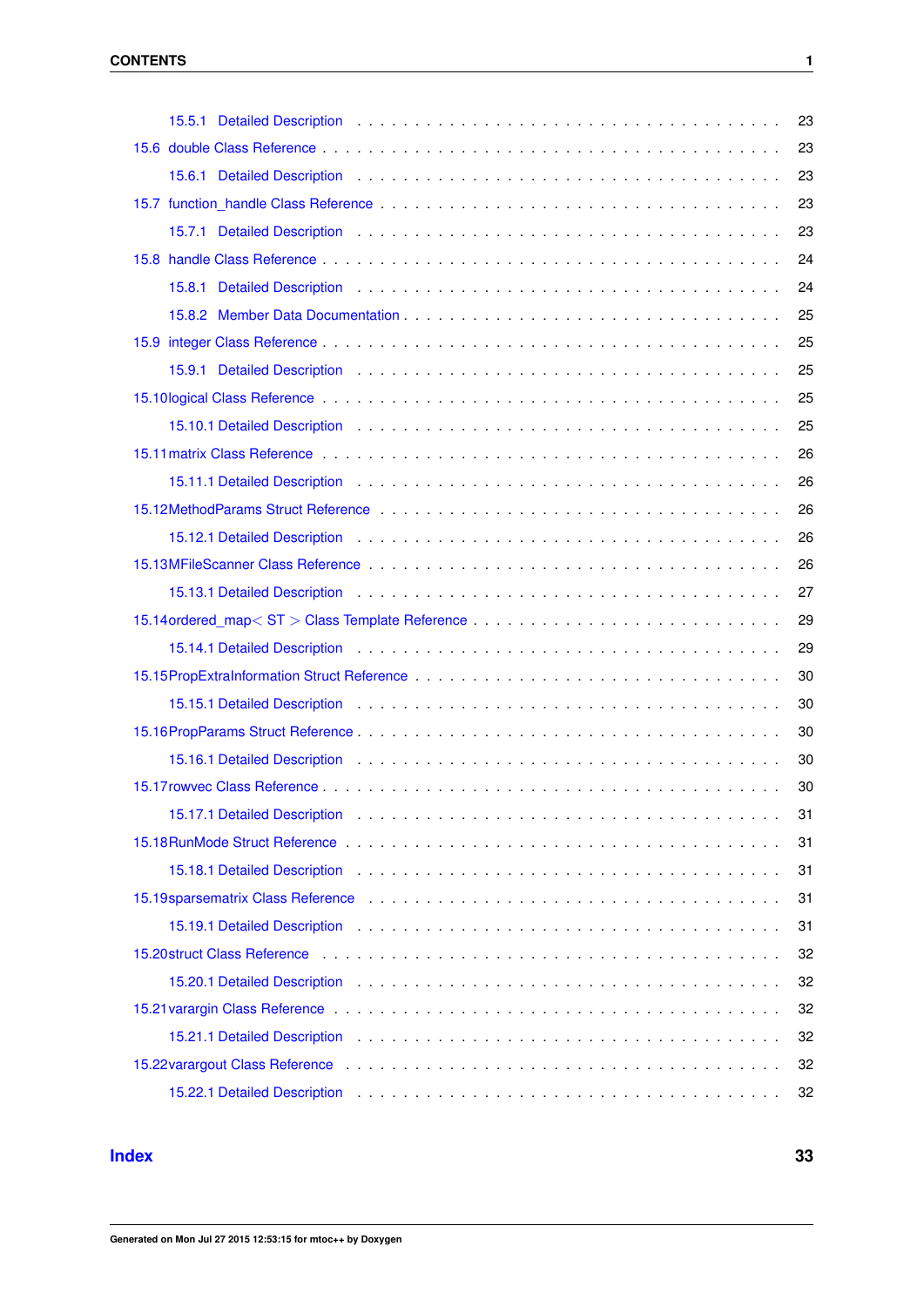# **1 mtoc++ 1.5 Software Documentation**

# <span id="page-4-0"></span>**1.1 Introduction**

The mtoc++ software comprises two programs to build nice Doxygen documentation for Matlab projects.

The filter program 'mtocpp' transforms relevant parts of the M-Files into C++ syntax, which can be parsed by doxygen. The generated html files can be processed by the program 'mtocpp\_post' in order to generate documentation looking more like Matlab.

Short mtoc++ feature list:

- Transforms function m-files into standalone functions
- Supports most of the OOP features from Matlab.

See the examples.Class class for detailed examples on how to use mtoc++ with Matlab. The documentation has been created using mtoc++.

## <span id="page-4-1"></span>**1.2 Contents**

- [Downloading mtoc++](#page-10-4)
- [mtoc++ installation instructions](#page-11-4)
- [Configuration and use of mtoc++](#page-15-3)
- [Tips for doxygen usage with mtoc](#page-14-2)
- [Changes and new features in mtoc++](#page-4-4)
- [mtoc++ license conditions](#page-10-5)
- [Troubleshooting mtoc++](#page-20-6)

## <span id="page-4-2"></span>**1.3 Downloads**

For all available downloads check Downloading mtoc<sub>++</sub>. The most current (official) release can be downloaded below.

#### **Documentation**

This documentation can also be [downloaded as \(doxygen/mtoc++ generated\) PDF](#page-0-0).

**Release 1.5 (2013/06/25)**

- [GitHub](https://github.com/mdrohmann/mtocpp.git)
- [Source tarball](../mtoc++_src_1.5.tar.gz)
- [Windows binaries and tools](../mtoc++_win_1.5.zip)

# <span id="page-4-3"></span>**2 Changes and new features in mtoc++**

<span id="page-4-4"></span>Changelog and new feature list for mtoc++

Here are all the changes/new features sorted by versions of mtoc++:

- [New features in mtoc++ 0.1](#page-6-3) [Changes in mtoc++ 0.1](#page-6-4)
- [New features in mtoc++ 1.2](#page-6-5) [Changes in mtoc++ 1.2](#page-7-3)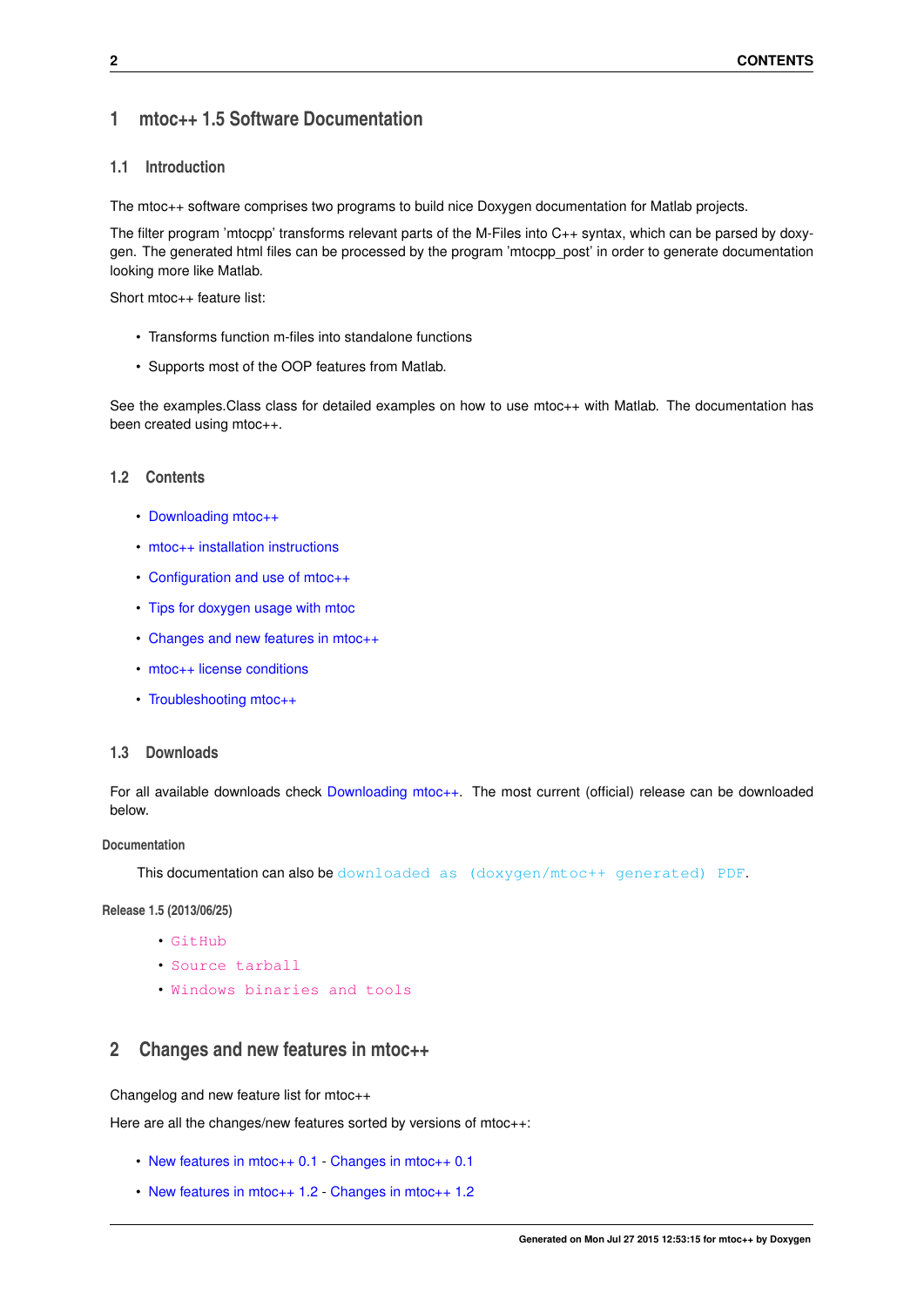- [New features in mtoc++ 1.3](#page-7-4) [Changes in mtoc++ 1.3](#page-7-5)
- [New features in mtoc++ 1.4](#page-8-1) [Changes in mtoc++ 1.4](#page-8-2)
- [New features in mtoc++ 1.5](#page-9-3) [Changes in mtoc++ 1.5](#page-9-4)

#### **Attention**

The repeated occurence of the new features/changes in this specific site below is just due to the fact that the mtoc++ features/changes themselves have to be written down somewhere. Under usual circumstances those tags below would be placed inside the MatLab files/functions/classes where the actual change happened; see the comments from the MatlabDocMaker as an example. So the list below is not necessarily complete, but the sites referenced above contain all new features / changes!

- **[New in 1.5](#page-9-5)** [\(Daniel Wirtz,](#page-21-6) 2013-07-22) Added a FAQ: faq
- **[Change in 1.5](#page-9-6)** [\(Daniel Wirtz,](#page-21-6) 2013-06-25) mtocpp\_post/postprocess.rl: Increased robustness. If processing a directory, the postprocessor does not completely stop on (rare) parse errors but continues to loop through the directory. This way all files are at least tried to be processed.
- **[New in 1.5](#page-0-0)** [\(Daniel Wirtz,](#page-21-6) 2013-02-21) Added '∗.mex' files to the types of files parsed by default in Doxyfile.template
- **[Change in 1.4](#page-9-7)** [\(Daniel Wirtz,](#page-21-6) 2012-11-19) mtocpp\_post/postprocess.rl: Re-Added the possibility to directly specify a file target instead of a whole folder.
- **[Change in 1.4](#page-0-0)** [\(Daniel Wirtz,](#page-21-6) 2012-10-17)
	- Using the new css-style from doxygen 1.8 for own docs
	- Added some troubleshooting feedback
	- Checked the CMake procedure on a Mac platform (MacBook pro), worked neatly.
	- Added an extra section [Using mtoc++ directly](#page-16-2) for instructions on how to directly use mtoc++
	- Fixed broken links to MatLab method/property attributes in mtoc++ output
- **[Change in 1.4](#page-0-0)** [\(Daniel Wirtz,](#page-21-6) 2012-09-27) Optimized compilation under Visual Studio 2010, now can also build the mtoc++ documentation locally.
- **[Change in 1.4](#page-0-0)** [\(Martin Drohmann,](#page-20-5) 2012-09-27)
	- Added check for HAVE\_DOT in doxygen.conf.in
	- Bugfix for function-only M-files reported by Francois Rongere

#### **[New in 1.4](#page-8-3)** [\(Martin Drohmann,](#page-20-5) 2012-02-17)

- Started mtoc++ 1.4.
- Added alias for an "events" tag, creating a page of all events in default documentation
- Changed naming convention for alias-tags new and change as newer doxygen versions seem not to recognize  $\12$ -like combinations of arguments any more (?) now pages named "newfeat\1 \2" with underscore are created, please update your static references in your misc documentation files
- **[Change in 1.3](#page-7-6)** [\(Daniel Wirtz,](#page-21-6) 2012-01-16) Changed the SHOW\_FILES default value in the doxygen configuration file from "NO" to "YES".
- **[Change in 1.3](#page-0-0)** [\(Daniel Wirtz,](#page-21-6) 2012-01-16) Bugfix: The setting EXTRA\_PACKAGES in the doxygen configuration file was given the wrong path format, as latex follows the unix file separation using only forwardslashes "/", so the inclusion failed on Windows platforms. We fixed this by passing the correctly transformed path. Also a new placeholder "\_FileSep\_" which is being processed by MatlabDoc-Maker (any any tools to come) and set to the correct file separator character for your platform.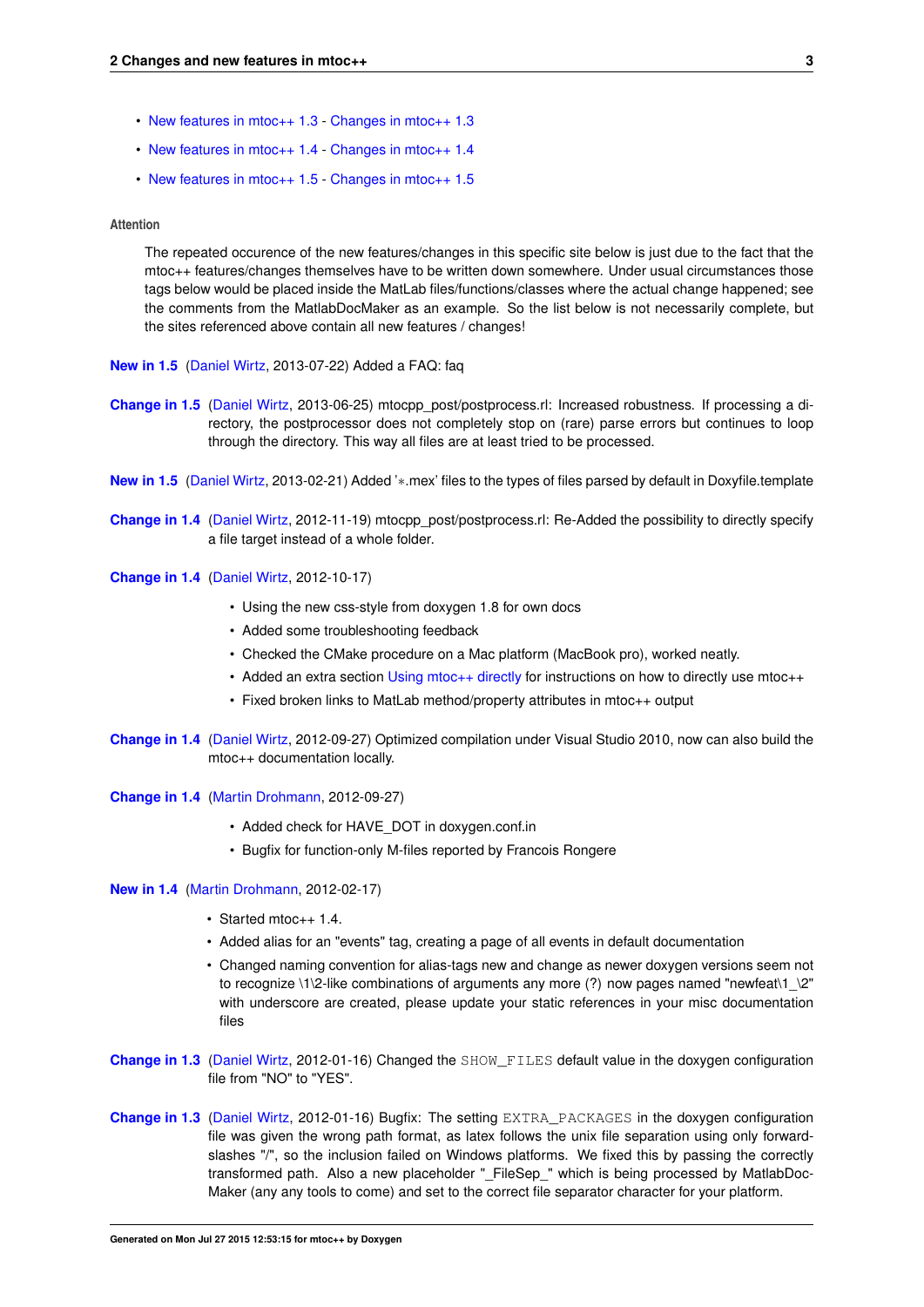- **[Change in 1.3](#page-0-0)** [\(Daniel Wirtz,](#page-21-6) 2012-01-14) Bugfix: Moved the mtoc++ developers page declaration into a separate file inside the tools/config folder, so that error messages like "changelog1:13: warning: unable to resolve reference to 'dw' for \ref command" do not appear anymore.
- **[Change in 1.3](#page-0-0)** [\(Daniel Wirtz,](#page-21-6) 2011-12-08) Bugfix: The CUSTOM\_DOC\_DIR path is not longer extended by a docs/ folder.
- **[Change in 1.3](#page-0-0)** [\(Daniel Wirtz,](#page-21-6) 2011-11-29) Added the new fake classes varargin and varargout to the [class\\_](#page-0-0) [substitutes.c](#page-0-0) file with links to the MatLab online documentation.
- **[New in 1.3](#page-7-7)** [\(Daniel Wirtz,](#page-21-6) 2011-11-28) Started mtoc++ 1.3.
- **[New in 1.2](#page-6-6)** [\(Daniel Wirtz,](#page-21-6) 2011-11-27) Reordered the Doxyfile.m4 so that changes from our side are all collected to the bottom. This makes keeping custom settings over different versions easier.
- **[New in 1.2](#page-0-0)** [\(Daniel Wirtz,](#page-21-6) 2011-11-25) Included a file class substitutes.c into the config directory that introduces fake classes for common matlab data types.
- **[Change in 1.2](#page-7-8)** [\(Martin Drohmann,](#page-20-5) 2011-11-17) Updated the test reference files
- **[New in 1.2](#page-0-0)** [\(Daniel Wirtz,](#page-21-6) 2011-11-07) Created the initial mtoc++ documentation structure
- **[Change in 1.2](#page-0-0)** [\(Daniel Wirtz,](#page-21-6) 2011-11-07) Reordered the source code files and tools in more concise folders.

<span id="page-6-3"></span><span id="page-6-0"></span>**2.1 New features in mtoc++ 0.1**

Demo features of the demo classes and examples

See also [Changes in mtoc++ 0.1](#page-6-4)

#### <span id="page-6-7"></span>**Page [Tips for doxygen usage with mtoc](#page-14-2)**

[\(Daniel Wirtz,](#page-21-6) undated) Added a fancy new feature! (New feature Example) [\(Daniel Wirtz,](#page-21-6) 2011-01-01) Added a fancy new feature on new year's! (New feature Example)

#### <span id="page-6-4"></span><span id="page-6-1"></span>**2.2 Changes in mtoc++ 0.1**

Demo changes of the demo classes and examples

See also [New features in mtoc++ 0.1](#page-6-3)

## <span id="page-6-8"></span>**Page [Tips for doxygen usage with mtoc](#page-14-2)**

[\(Daniel Wirtz,](#page-21-6) undated) Changed foo to bar! (Changelog Example)

## <span id="page-6-5"></span><span id="page-6-2"></span>**2.3 New features in mtoc++ 1.2**

First "stable" release with windows/unix support.

See also [Changes in mtoc++ 1.2](#page-7-3)

#### <span id="page-6-6"></span>**Page [Changes and new features in mtoc++](#page-4-4)**

[\(Daniel Wirtz,](#page-21-6) 2011-11-27) Reordered the Doxyfile.m4 so that changes from our side are all collected to the bottom. This makes keeping custom settings over different versions easier.

[\(Daniel Wirtz,](#page-21-6) 2011-11-25) Included a file [class\\_substitutes.c](#page-0-0) into the config directory that introduces fake classes for common matlab data types.

[\(Daniel Wirtz,](#page-21-6) 2011-11-07) Created the initial mtoc++ documentation structure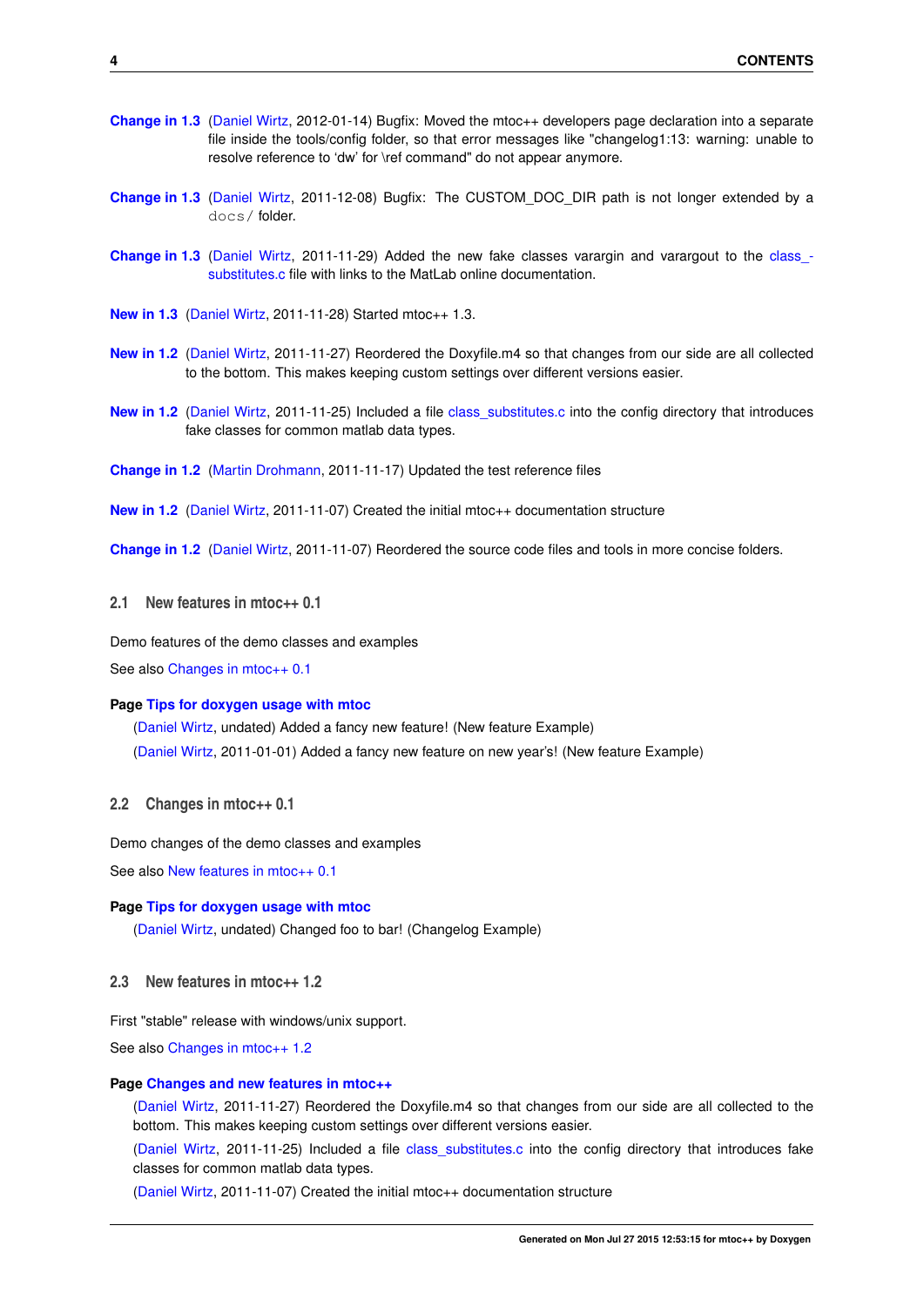#### <span id="page-7-11"></span>**Class [MFileScanner](#page-28-5)**

[\(Martin Drohmann,](#page-20-5) 2011-11-17) New config flag COPY\_TYPIFIED\_FIELD\_DOCU which allows to toggle the automatic insertion of required fields for method parameters. This flag sets whether the documentation of fields in 'Required fields of param', 'Optional fields of param' or 'Generated fields of retval' shall be copied in case the Parameter 'param' or 'retval' have a type.

## <span id="page-7-3"></span><span id="page-7-0"></span>**2.4 Changes in mtoc++ 1.2**

First "stable" release with windows/unix support.

See also [New features in mtoc++ 1.2](#page-6-5)

## <span id="page-7-8"></span>**Page [Changes and new features in mtoc++](#page-4-4)**

[\(Martin Drohmann,](#page-20-5) 2011-11-17) Updated the test reference files

[\(Daniel Wirtz,](#page-21-6) 2011-11-07) Reordered the source code files and tools in more concise folders.

#### <span id="page-7-10"></span>**Class [MFileScanner](#page-28-5)**

[\(Martin Drohmann,](#page-20-5) 2011-11-28) Allow long (including line breaks) default values for properties

[\(Daniel Wirtz,](#page-21-6) 2011-11-27) Included a new option -verbose for short mtoc++ version output.

[\(Martin Drohmann,](#page-20-5) 2011-11-17) Fixed a bug that messed up the documentation if a new line was started after a @type tag and added a test case to classA.m<p> [\(Martin Drohmann,](#page-20-5) 2011-11-17) Non-standard access modifier strings are now separated by a comma

[\(Martin Drohmann,](#page-20-5) 2011-11-17) Fixed a parse error occuring with the new ∼-notation in newer MatLab versions. Calls like foo = bar (par1,  $\sim$ , par3) now work.

[\(Martin Drohmann,](#page-20-5) 2011-11-17) The order of @default and @type tags in parameters (if occurring) is no longer fixed.

# <span id="page-7-4"></span><span id="page-7-1"></span>**2.5 New features in mtoc++ 1.3**

Improved stability for Windows platforms, event handling

See also [Changes in mtoc++ 1.3](#page-7-5)

## <span id="page-7-7"></span>**Page [Changes and new features in mtoc++](#page-4-4)**

[\(Daniel Wirtz,](#page-21-6) 2011-11-28) Started mtoc++ 1.3.

#### <span id="page-7-9"></span>**Class [MFileScanner](#page-28-5)**

[\(Martin Drohmann,](#page-20-5) 2012-02-03) Print a warning message to stderr when optional parameter in methods of functions are not documented with default values.

[\(Martin Drohmann,](#page-20-5) 2012-01-10) "Bugfix": Allowing the use of the AbortSet tag in property declarations, however, to extra action (e.g. inserting a note in documentation) is taken so far.

[\(Martin Drohmann,](#page-20-5) 2011-12-16) Allowing multiple lines for default values in property comments & code and added a test case.

#### <span id="page-7-5"></span><span id="page-7-2"></span>**2.6 Changes in mtoc++ 1.3**

Improved stability for Windows platforms, event handling

See also [New features in mtoc++ 1.3](#page-7-4)

#### <span id="page-7-6"></span>**Page [Changes and new features in mtoc++](#page-4-4)**

[\(Daniel Wirtz,](#page-21-6) 2012-01-16) Changed the SHOW\_FILES default value in the doxygen configuration file from "NO" to "YES".

[\(Daniel Wirtz,](#page-21-6) 2012-01-16) Bugfix: The setting EXTRA\_PACKAGES in the doxygen configuration file was given the wrong path format, as latex follows the unix file separation using only forwardslashes "/", so the inclusion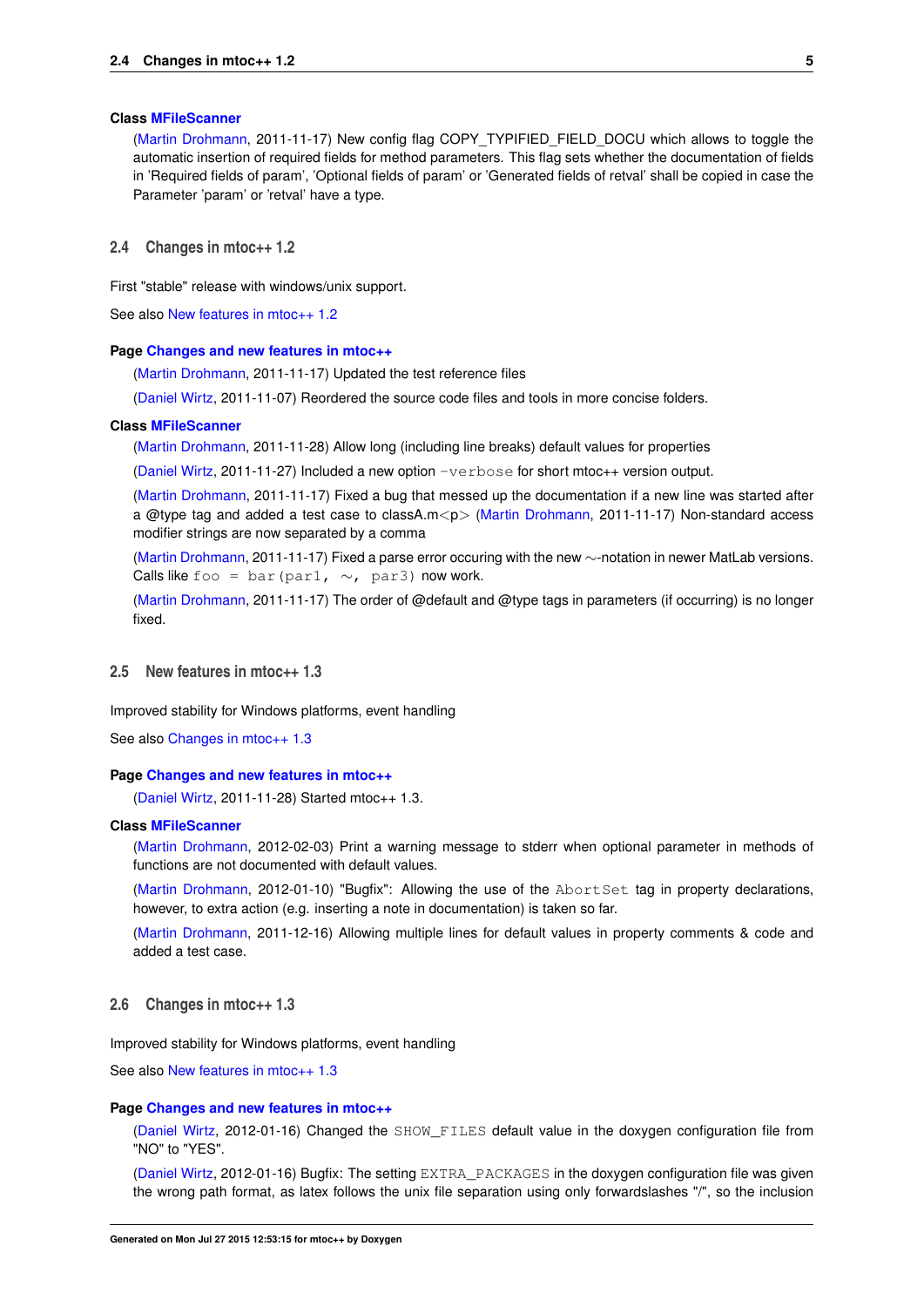failed on Windows platforms. We fixed this by passing the correctly transformed path. Also a new placeholder "\_FileSep\_" which is being processed by MatlabDocMaker (any any tools to come) and set to the correct file separator character for your platform.

[\(Daniel Wirtz,](#page-21-6) 2012-01-14) Bugfix: Moved the mtoc++ developers page declaration into a separate file inside the tools/config folder, so that error messages like "changelog1:13: warning: unable to resolve reference to 'dw' for \ref command" do not appear anymore.

[\(Daniel Wirtz,](#page-21-6) 2011-12-08) Bugfix: The CUSTOM\_DOC\_DIR path is not longer extended by a docs/ folder.

[\(Daniel Wirtz,](#page-21-6) 2011-11-29) Added the new fake classes varargin and varargout to the [class\\_substitutes.c](#page-0-0) file with links to the MatLab online documentation.

#### <span id="page-8-4"></span>**Class [MFileScanner](#page-28-5)**

[\(Martin Drohmann,](#page-20-5) 2012-02-17) added events section

[\(Martin Drohmann,](#page-20-5) 2012-02-15) improved documentation for dependent flags

[\(Martin Drohmann,](#page-20-5) 2012-02-15) remove =0 for purely virtual class methods

[\(Martin Drohmann,](#page-20-5) 2012-02-15) bugfix: no Grrr! messages for complex property declarations.

[\(Martin Drohmann,](#page-20-5) 2012-02-15) We totally ignore functions which are locally defined inside another function.

[\(Martin Drohmann,](#page-20-5) 2012-02-15) Added config GENERATE\_SUBFUNTION\_DOCUMENTATION and format for output of subfunctions.

[\(Martin Drohmann,](#page-20-5) 2012-02-03) Bugfix: Default values were printed twice if documented in the documenation block and given as property default values. Now, the documentated default value is preferred.

[\(Martin Drohmann,](#page-20-5) 2012-02-03) Improved the automatic documentation text for MATLAB specific attributes of properties and methods, add a link to the online MATLAB documentation.

[\(Martin Drohmann,](#page-20-5) 2012-01-10) Some minor modifications for the postprocessor regarding dots '.' and '::'

[\(Martin Drohmann,](#page-20-5) 2011-12-16) Bugfix: On Windows platforms the wrong getcwd command was issued and is now fixed.

[\(Martin Drohmann,](#page-20-5) 2011-12-13) Bugfix: Now handling the **Abstract** property correctly (was previously added for **SetObservable** declarations due to copy&paste)

[\(Martin Drohmann,](#page-20-5) 2012-01-13) Added a test case for default properties containing semicolons

[\(Martin Drohmann,](#page-20-5) 2012-01-13) Changed format for documentation of default properties and parameters

[\(Martin Drohmann,](#page-20-5) 2012-01-13) Default arguments for properties are added to the properties documentation block

[\(Martin Drohmann,](#page-20-5) 2012-01-13) Bugfix: observable properties have been documented as abstract ones.

[\(Martin Drohmann,](#page-20-5) 2011-12-13) Adding a bold "Default:" line in property documentation blocks if a default value/default tag is set in either code or property comment.

[\(Martin Drohmann,](#page-20-5) 2011-12-04) Bugfix reported by Evgeny Pr on mathworks: allow property definitions not ended by semicolons.

## <span id="page-8-1"></span><span id="page-8-0"></span>**2.7 New features in mtoc++ 1.4**

Included basic source browsing, handling of varargin-parameters, basic LaTeX generation support

See also [Changes in mtoc++ 1.4](#page-8-2)

#### <span id="page-8-3"></span>**Page [Changes and new features in mtoc++](#page-4-4)**

[\(Martin Drohmann,](#page-20-5) 2012-02-17)

- Started mtoc++ 1.4.
- Added alias for an "events" tag, creating a page of all events in default documentation
- <span id="page-8-2"></span>• Changed naming convention for alias-tags new and change as newer doxygen versions seem not to recognize  $\1\2$ -like combinations of arguments any more (?) now pages named "newfeat $\1$   $\2$ " with underscore are created, please update your static references in your misc documentation files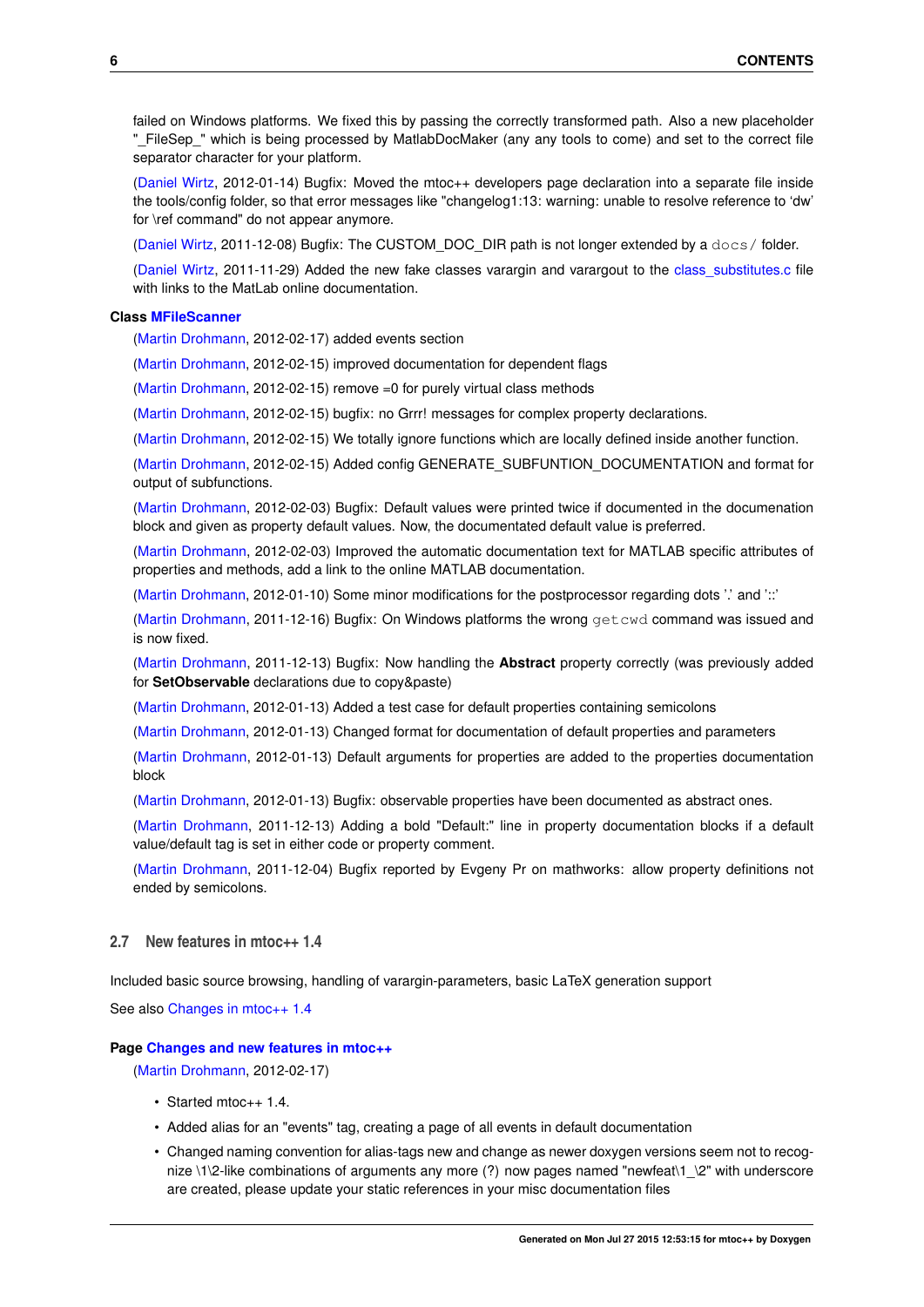#### <span id="page-9-0"></span>**2.8 Changes in mtoc++ 1.4**

Many bugfixes due to detailed feedback! Thanks!

See also [New features in mtoc++ 1.4](#page-8-1)

#### <span id="page-9-7"></span>**Page [Changes and new features in mtoc++](#page-4-4)**

[\(Daniel Wirtz,](#page-21-6) 2012-11-19) mtocpp\_post/postprocess.rl: Re-Added the possibility to directly specify a file target instead of a whole folder.

[\(Daniel Wirtz,](#page-21-6) 2012-10-17)

- Using the new css-style from doxygen 1.8 for own docs
- Added some troubleshooting feedback
- Checked the CMake procedure on a Mac platform (MacBook pro), worked neatly.
- Added an extra section [Using mtoc++ directly](#page-16-2) for instructions on how to directly use mtoc++
- Fixed broken links to MatLab method/property attributes in mtoc++ output

[\(Daniel Wirtz,](#page-21-6) 2012-09-27) Optimized compilation under Visual Studio 2010, now can also build the mtoc++ documentation locally.

[\(Martin Drohmann,](#page-20-5) 2012-09-27)

- Added check for HAVE\_DOT in doxygen.conf.in
- Bugfix for function-only M-files reported by Francois Rongere

#### <span id="page-9-8"></span>**Class [MFileScanner](#page-28-5)**

[\(Daniel Wirtz,](#page-21-6) 2012-10-22) Added an additional comment about indentation in matlab on parse errors

[\(Martin Drohmann,](#page-20-5) 2012-10-19) prettify the output of postprocessed source for source code browsing in doxygen. Now, we recommend the usage of the FILTER\_SOURCE\_FILES doxygen switch.

[\(Martin Drohmann,](#page-20-5) 2012-10-17) implemented varargin handling by Matlab inputParser, as suggested here- : <http://www.mathworks.de/de/help/matlab/ref/inputparser.parse.html>

[\(Martin Drohmann,](#page-20-5) 2012-02-24) ignore comments in front of classdef (fixes Grrr message from Jesse Hopkins)

## <span id="page-9-3"></span><span id="page-9-1"></span>**2.9 New features in mtoc++ 1.5**

Current development

See also [Changes in mtoc++ 1.5](#page-9-4)

## <span id="page-9-5"></span>**Page [Changes and new features in mtoc++](#page-4-4)**

[\(Daniel Wirtz,](#page-21-6) 2013-07-22) Added a FAQ: faq [\(Daniel Wirtz,](#page-21-6) 2013-02-21) Added '∗.mex' files to the types of files parsed by default in Doxyfile.template

#### <span id="page-9-4"></span><span id="page-9-2"></span>**2.10 Changes in mtoc++ 1.5**

Current development

See also [New features in mtoc++ 1.5](#page-9-3)

#### <span id="page-9-6"></span>**Page [Changes and new features in mtoc++](#page-4-4)**

[\(Daniel Wirtz,](#page-21-6) 2013-06-25) mtocpp\_post/postprocess.rl: Increased robustness. If processing a directory, the postprocessor does not completely stop on (rare) parse errors but continues to loop through the directory. This way all files are at least tried to be processed.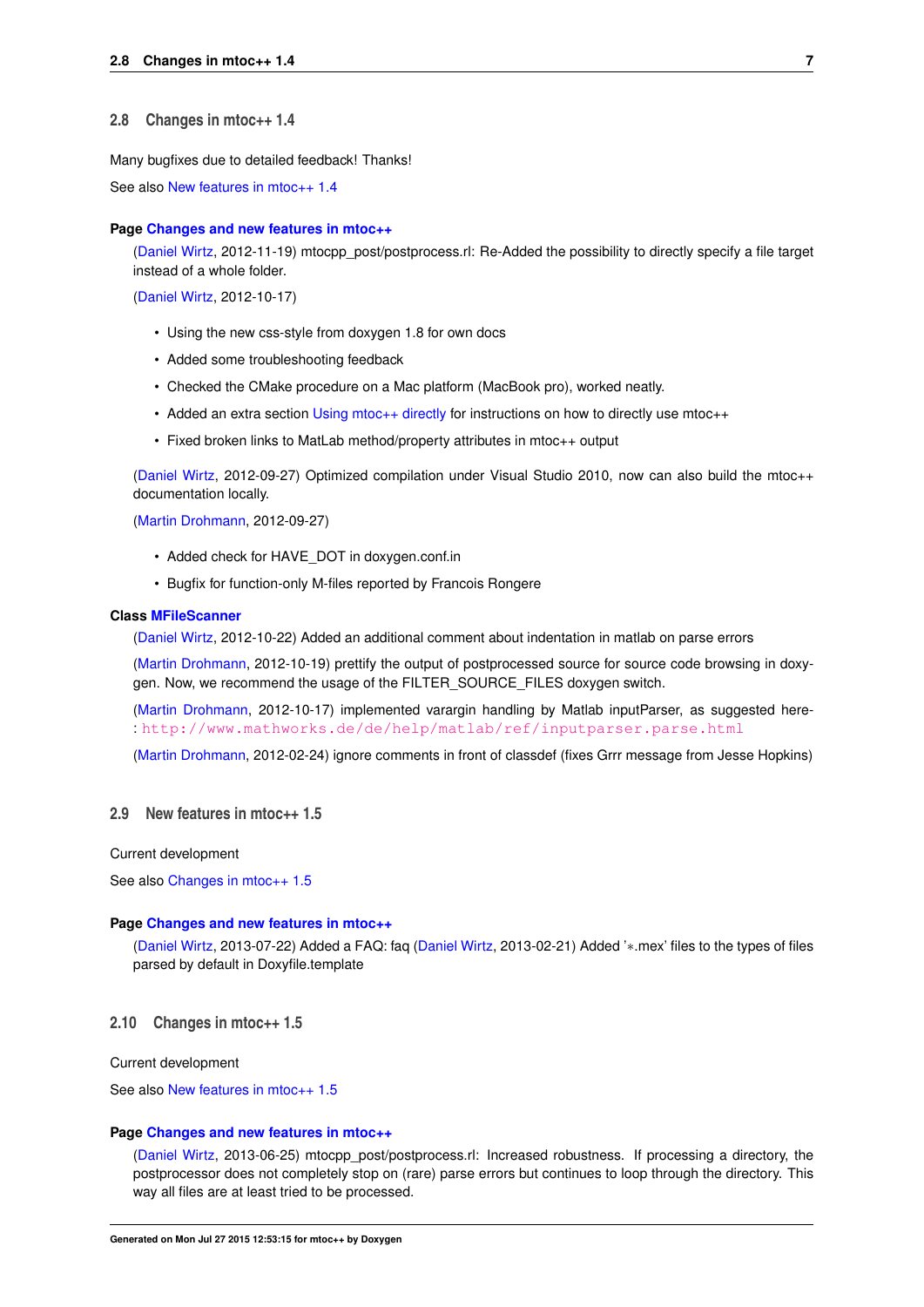#### <span id="page-10-6"></span>**Class [MFileScanner](#page-28-5)**

[\(Martin Drohmann,](#page-20-5) 2013-08-20) Bugfix: incorrect usage of addOptional does not break mtocpp (pointed out by Alexander on FEX)

[\(Martin Drohmann,](#page-20-5) 2013-07-08) Bugfix: End of line comment in line before function ending broke the parser.

[\(Martin Drohmann,](#page-20-5) 2013-05-16) Added code removal feature as requested by Maxime.

[\(Martin Drohmann,](#page-20-5) 2013-04-01) Parse event attributes (ListenAccess, NotifyAccess, Hidden) correctly - as pointed out by Evgeny Pr on FEX

[\(Daniel Wirtz,](#page-21-6) 2013-03-28) Merged together simultaneous contributions from Martin and me regarding the F-EX feedback from Pete. Now also allowing e.g. 'protected' as access modifier string and the 'Abstract' class modifier is also recognized.

# <span id="page-10-0"></span>**3 Downloading mtoc++**

<span id="page-10-4"></span>mtoc++ download sources and variants

The sources for mtoc++ are accessible as

- Source tarball
- Windows binaries
- Via the [GIT](http://git-scm.com/) versioning system

Once you've obtained your copy check out the [mtoc++ installation instructions](#page-11-4)

**Note**

For Windows binaries from this page you might need to install the [Microsoft Visual C++ 2012](https://www.microsoft.com/en-US/download/confirmation.aspx?id=30679) [redistributables](https://www.microsoft.com/en-US/download/confirmation.aspx?id=30679).

## <span id="page-10-1"></span>**3.1 Obtaining mtoc++ via the GIT versioning system**

In order to always stay up-to-date with the latest (development) mtoc++ versions, simply pull it from our GIT repository and recompile it when a new release is available. For more information about GIT checkout their [website](http://git-scm.com/)

The GIT repository can currently be found at <https://github.com/mdrohmann> and a direct clone is possible via

git clone https://github.com/mdrohmann/mtocpp.git mtocpp

## <span id="page-10-2"></span>**3.2 mtoc++ 1.5**

- [This documentation as PDF](#page-0-0).
- [Source tarball](../mtoc++_src_1.5.tar.gz)
- [Windows binaries \(32/64bit\) and tools](../mtoc++_win_1.5.zip)
- [Windows binaries \(32/64bit\)](../mtoc++_win_binaries_1.5.zip)

# <span id="page-10-3"></span>**4 mtoc++ license conditions**

<span id="page-10-5"></span>This software is available under the BSD license [http://www.opensource.org/licenses/bsd-licens](http://www.opensource.org/licenses/bsd-license.php)e.[php](http://www.opensource.org/licenses/bsd-license.php)

Copyright (c) 2010-2013, Martin Drohmann, Daniel Wirtz All rights reserved.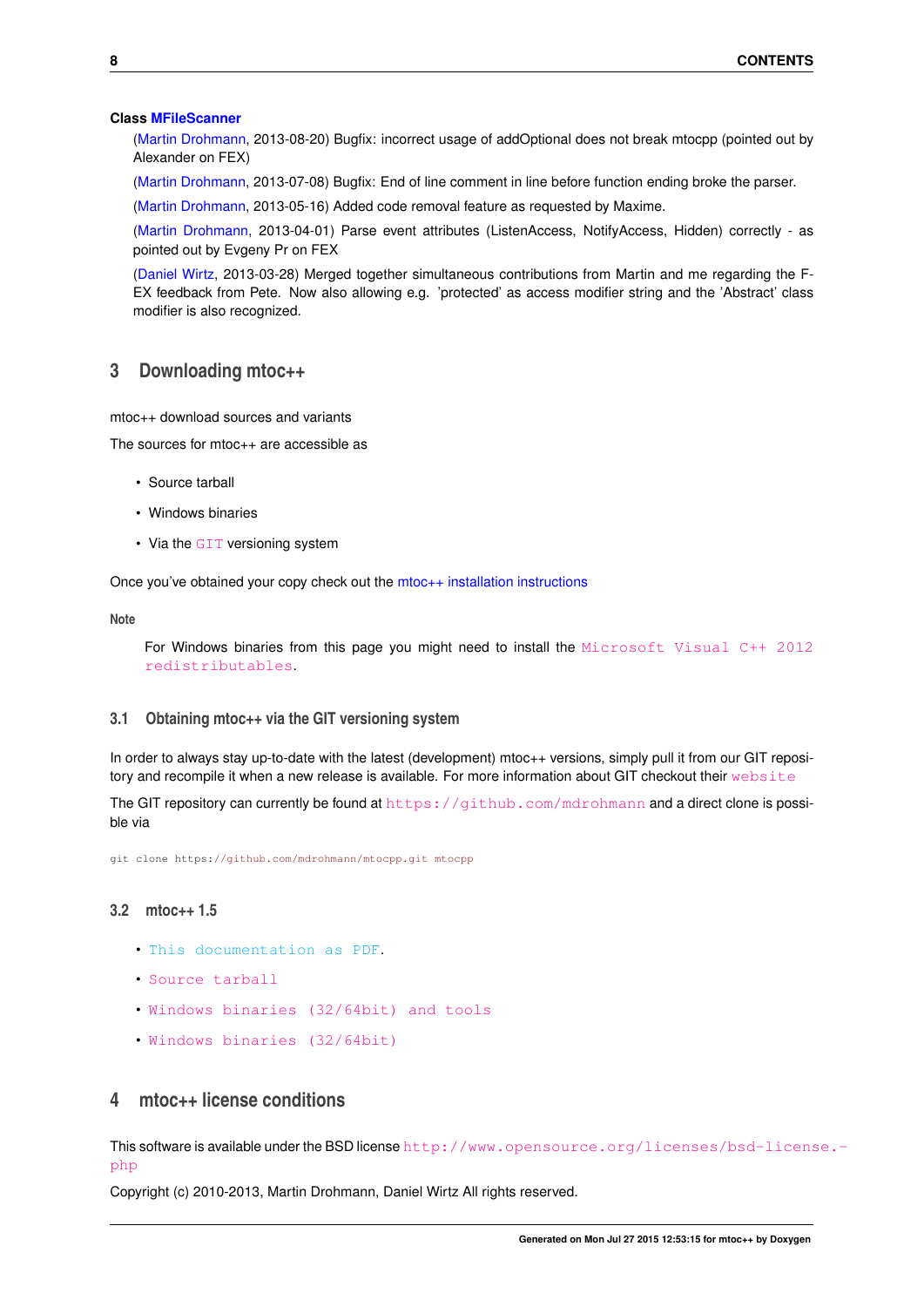Redistribution and use in source and binary forms, with or without modification, are permitted provided that the following conditions are met:

- Redistributions of source code must retain the above copyright notice, this list of conditions and the following disclaimer.
- Redistributions in binary form must reproduce the above copyright notice, this list of conditions and the following disclaimer in the documentation and/or other materials provided with the distribution.

THIS SOFTWARE IS PROVIDED BY THE COPYRIGHT HOLDERS AND CONTRIBUTORS "AS IS" AND ANY EXPRESS OR IMPLIED WARRANTIES, INCLUDING, BUT NOT LIMITED TO, THE IMPLIED WARRANTIES OF MERCHANTABILITY AND FITNESS FOR A PARTICULAR PURPOSE ARE DISCLAIMED. IN NO EVENT SHALL THE COPYRIGHT HOLDER OR CONTRIBUTORS BE LIABLE FOR ANY DIRECT, INDIRECT, INCIDENTAL, SP-ECIAL, EXEMPLARY, OR CONSEQUENTIAL DAMAGES (INCLUDING, BUT NOT LIMITED TO, PROCUREMENT OF SUBSTITUTE GOODS OR SERVICES; LOSS OF USE, DATA, OR PROFITS; OR BUSINESS INTERRUPTI-ON) HOWEVER CAUSED AND ON ANY THEORY OF LIABILITY, WHETHER IN CONTRACT, STRICT LIABILITY, OR TORT (INCLUDING NEGLIGENCE OR OTHERWISE) ARISING IN ANY WAY OUT OF THE USE OF THIS SOFTWARE, EVEN IF ADVISED OF THE POSSIBILITY OF SUCH DAMAGE.

# <span id="page-11-0"></span>**5 mtoc++ installation instructions**

<span id="page-11-5"></span><span id="page-11-4"></span>Make sure you have the latest version of mtoc++, see [Downloading mtoc++.](#page-10-4) Next step after installation is [Configu](#page-15-3)[ration and use of mtoc++](#page-15-3)

## <span id="page-11-1"></span>**5.1 Software requirements and recommendations**

The following programs need to be available on your machine in order to use mtoc++:

• doxygen (>=1.8.1): mtoc++ is a filter for doxygen. If not yet available, get it at [http://www.](http://www.doxygen.org) [doxygen.org](http://www.doxygen.org)

The following programs will highly improve your documentation creation experience if available:

- dot: A Graphviz tool that allows doxygen to create nice graphics for inheritance trees and collaboration diagrams.
- latex: Required to use LaTeX processing capabilities of doxygen (e.g. [http://www.](http://www.latex-project.org/ftp.html) [latex-project.org/ftp.html](http://www.latex-project.org/ftp.html)). mtoc++ comes with some markups for better latex inclusion into the text flow. Also, easy inclusion of external latex sources and styles is included in mtoc++'s tools.
- ghostscript: If using formulas with doxygen and you are not using pdflatex or are on a windows machine, this is a prerequisite (see http://www.stack.nl/∼[dimitri/doxygen/install.](http://www.stack.nl/~dimitri/doxygen/install.html#install_bin_windows) [html#install\\_bin\\_windows](http://www.stack.nl/~dimitri/doxygen/install.html#install_bin_windows))

If you want to build mtoc++ from source, you will also need:

- Ragel: A finite-state machine compiler. Get at <http://www.complang.org/ragel>
- CMake: Cross-platform make. Get at <http://www.cmake.org>
- dirent.h (We included a Visual Studio API implementation by Tony Ronkko for Windows)

## <span id="page-11-3"></span><span id="page-11-2"></span>**5.2 Using precompiled binaries**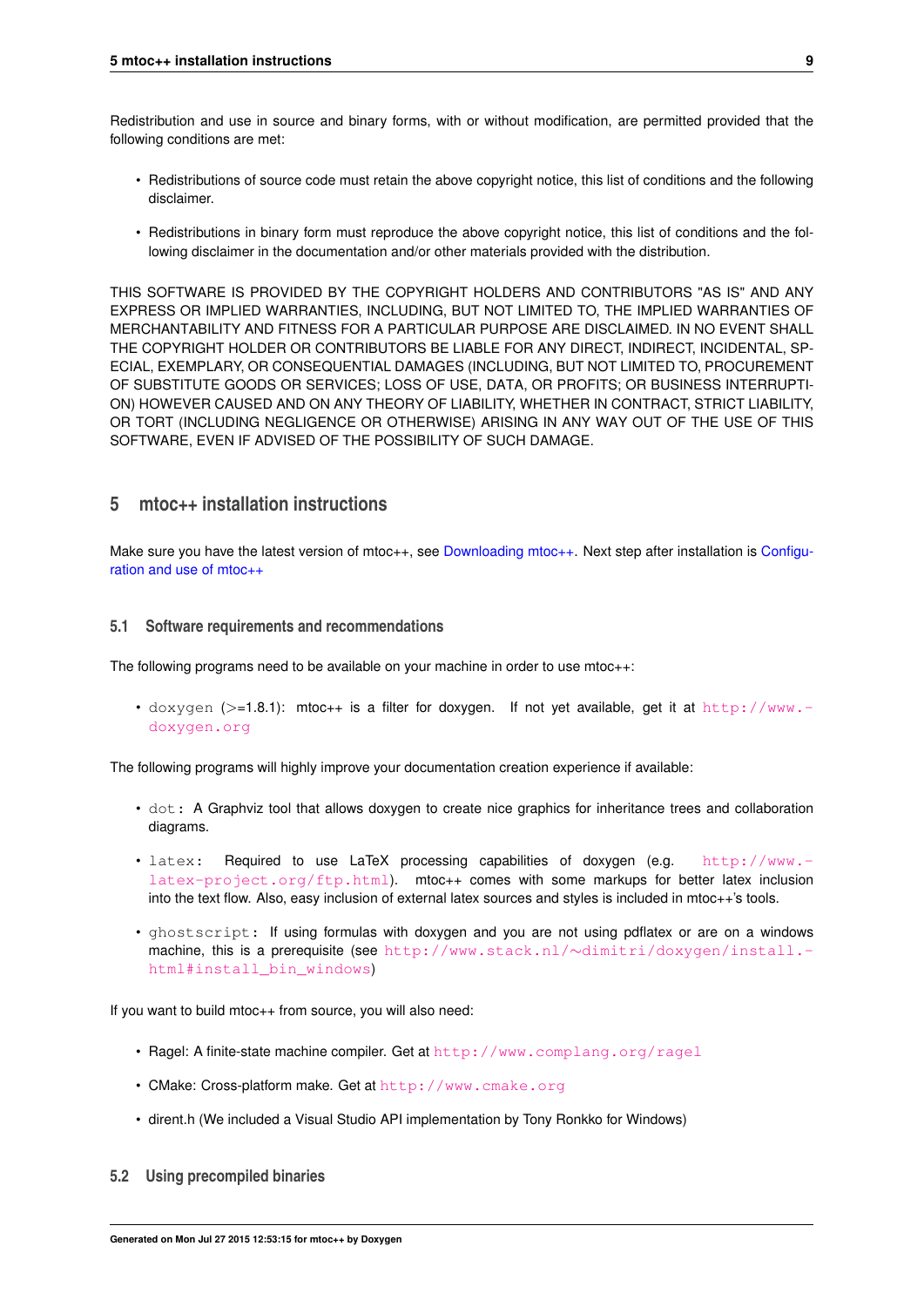## **5.2.1 Windows users**

If you are a windows user you can directly download the binaries at [Downloading mtoc++.](#page-10-4) Then simply place the binaries in a folder of your choice and add the folder to the PATH environment variable. If you intend to use the MatlabDocMaker, you can also copy the mtoc++ binaries into the "documentation configuration files" folder for your/each project, this path will be added to PATH by MatLab locally.

## **Note**

Depending on your system setup, you might need to install the Microsoft Visual C++ 2010 redistributables, which can be found [here](http://www.microsoft.com/download/en/confirmation.aspx?id=8328).

## **Attention**

mtoc++ as well as doxygen expect all required programs (see [Software requirements and recommendations\)](#page-11-5) to be available via the PATH environment variable, e.g.  $l$  atex.exe or  $aswin32c$ .exe must be present in order for doxygen to work with LaTeX output. Make sure that you have all requirements available, otherwise doxygen or the MatlabDocMaker will complain soon enough. You can check/change your Windows PATH environment variable via the sequence

Computer \ Properties \ Advanced system settings \ Environment Variables \ Edit Path

We are trying to always compile current Windows binaries for mtocpp and mtocpp post and include them for direct download.

## <span id="page-12-0"></span>**5.2.2 Unix binaries**

For unix users we recommend to compile the sources following [Compiling mtoc++ from source.](#page-12-3)

<span id="page-12-3"></span>However, we also plan to provide some precompiled linux binaries/packages soon. If you find a matching choice you can use it and all you have to do is to ensure that the binaries can be found on the environment PATH.

## <span id="page-12-1"></span>**5.3 Compiling mtoc++ from source**

Please check the [Software requirements and recommendations](#page-11-5) when you intend to build mtoc++ yourself.

mtoc++ is built using the cmake (cross-platform make) tool. This tool is available for both unix and Windows, however, we only tested compiling our sources on linux and MS Visual Studio 2010.

## <span id="page-12-2"></span>**5.3.1 Windows platforms**

For Windows compilation, you need a Windows C++ compiler (e.g. MinGW or Visual Studio). Then running the CMake GUI allows you to choose a compiler, specify any CMake configuration settings and create the makefiles/- Visual Studio projects needed for compilation.

Furthermore, we're using the dirent.h library for file access. As this is a linux library we've included a file dirent\_msvc.h in our source, which implements the dirent api for Microsoft Visual Studio and was written by Tony Ronkko. More information and downloads can be found at [http://www.softagalleria.](http://www.softagalleria.net/dirent.php) [net/dirent.php](http://www.softagalleria.net/dirent.php).

## **Note**

On Windows, you can build both 32bit and 64bit versions. If you build with Visual Studio, in recent CMake versions you need to specify the target architecture already when choosing the generator ("Visual Studio 10 / Visual Studio 10 Win64"). This sets up the VS2010 project with the correct platforms. In general, you can of course also use 64bit binaries from ragel and doxygen, but this is not required for successful 64bit-compilation of mtoc++ .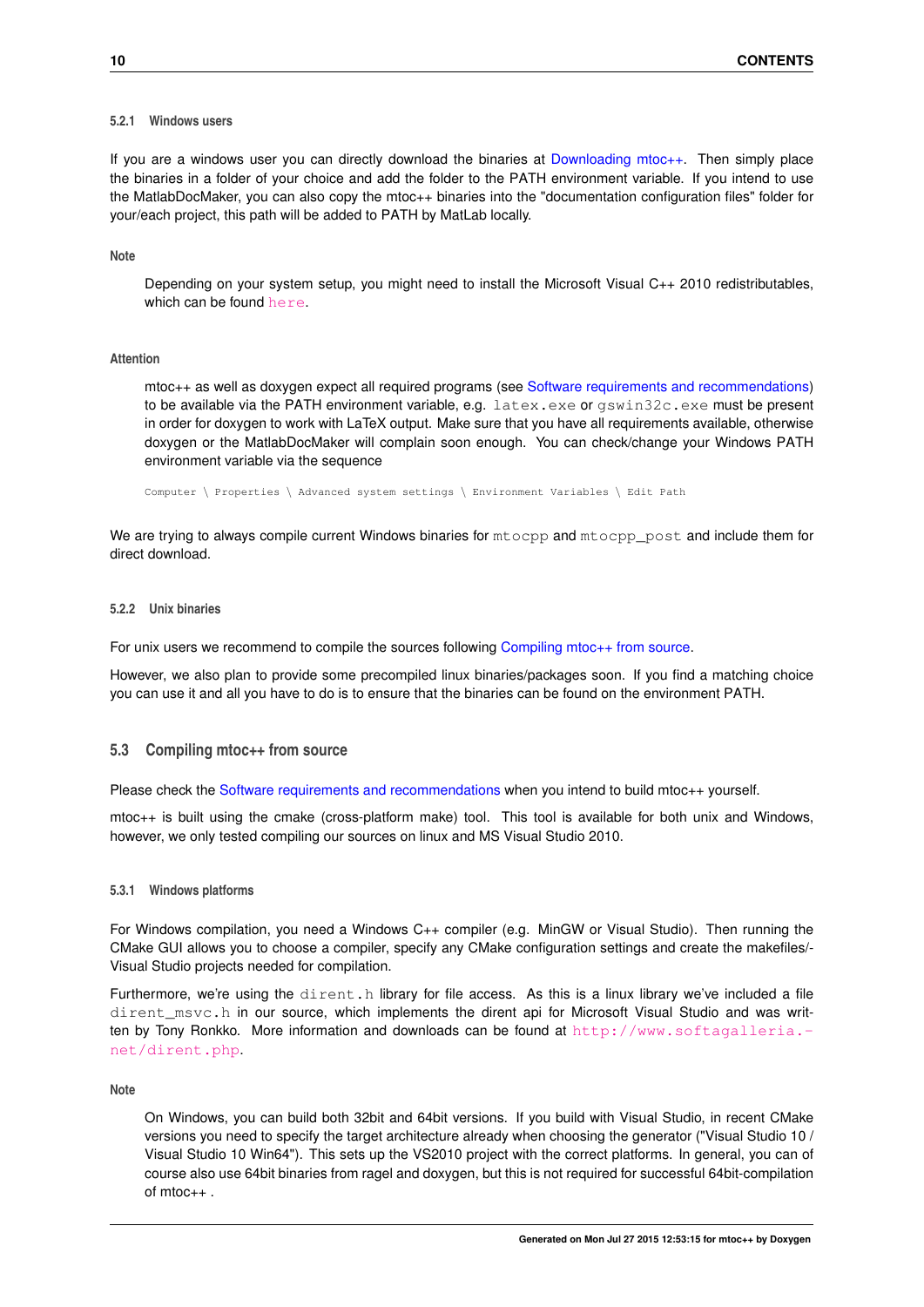#### <span id="page-13-0"></span>**5.3.2 Unix platforms**

The following procedure is an example of how to compile mtoc++ on a linux machine:

```
tar -xcvf mtocpp.tar.gz
* cd mtocpp
*
 * # Create build folder (optional, but more clean)
 mkdir build
* cd build
*
* # Run cmake
 * cmake ..
 make install
*
```
#### **Attention**

Please be aware that, depending on your installation location, you might need different access/write permissions. For most cases, a

sudo make install

will do the job if the above snippet fails.

#### <span id="page-13-1"></span>**5.3.3 Apple hints**

For installation under recent Apple OS like 10.8.2, the [MacPorts](http://www.macports.org/) project is a very useful tool to obtain prerequisites for mtoc++ compilation. Once installed, get ragel and doxygen via

\* sudo port > install ragel \* > install doxygen \*

#### <span id="page-13-2"></span>**5.3.4 CMake options: Installation folders and customization**

**Note**

These options are explained for the linux case, for windows the CMake GUI allows to set the relevant options.

The default value for the install prefix is /usr/local, so the mtocpp binaries mtocpp and mtocpp\_post go to /usr/local/bin and the documentation is created inside /usr/local/share/doc/mtocpp.

If you want the "make install" command to copy the binaries and documentation to different locations, you can choose them by setting the following variables:

- CMAKE\_INSTALL\_PREFIX: Set this to whatever location you want mtoc++ to be installed. Note that the binaries are effectively copied into "CMAKE\_INSTALL\_PREFIX/bin" in order to comply with linux standards.
- CUSTOM\_DOC\_DIR: This value is "CMAKE\_INSTALL\_PREFIX/share/doc/mtocpp" per default.

So typing

cmake -DCMAKE\_INSTALL\_PREFIX="/my/root/dir" -DCUSTOM\_DOC\_DIR="/my/docs"

will copy the binaries to  $/my/root/dir/bin$  and the documentation to  $/my/does$ .

If you left the CUSTOM\_DOC\_DIR flag empty the documentation would have gone to /my/root/dir/share/doc/mtocpp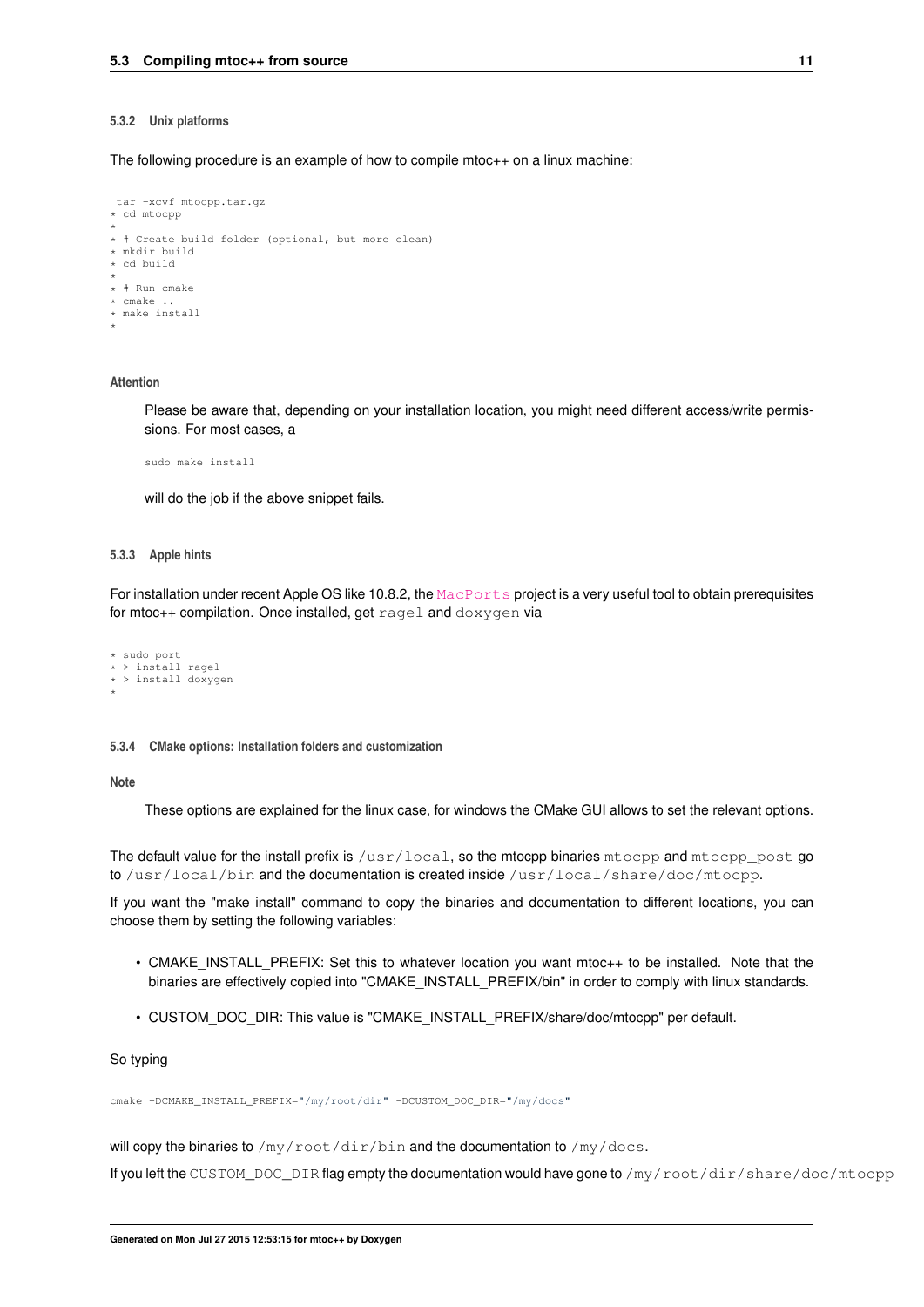## <span id="page-14-0"></span>**5.4 Testing**

mtoc++ comes with some unit tests to check for e.g. successful compilation. Run the tests by typing

make test

in the same folder where you called cmake.

On Windows, dedendent on your compiler, you will either have makefiles for the test cases or a separate Visual Studio project to run the tests.

Have fun!

## <span id="page-14-1"></span>**6 Tips for doxygen usage with mtoc**

#### <span id="page-14-2"></span>**6.1 Feature and change tracking information**

<span id="page-14-3"></span>**6.1.1 New feature and change log commands**

New features can be tracked version-based via using

```
@new{<mainversionnumber>, <mainversionnumber>, <developerkey>[, <date>]} <description>
```
#### For example, writing

@new{0,1,dw} Added a fancy new feature! (New feature Example)

results in

\*

\*

\*

#### **[New in 0.1](#page-6-7)** [\(Daniel Wirtz,](#page-21-6) undated) Added a fancy new feature! (New feature Example)

#### To include a date write

```
@new{0,1,dw,2011-01-01} Added a fancy new feature on new year's! (New feature Example)
```
results in

**[New in 0.1](#page-0-0)** [\(Daniel Wirtz,](#page-21-6) 2011-01-01) Added a fancy new feature on new year's! (New feature Example)

and a new related page called newfeat01 listing these items. To refer to that Changelog page, use the keyword 'newfeat' together with both plainly concatenated numbers:

\* @ref newfeat01 \*

#### gives newfeat01

Changes can be tracked version-based via using

```
@change{<mainversionnumber>, <mainversionnumber>, <developerkey>[, <date>]} <change-text>
```
For example, writing

```
@change{0,1,dw} Changed foo to bar! (Changelog Example)
*
```
results in

\*

#### **[Change in 0.1](#page-6-8)** [\(Daniel Wirtz,](#page-21-6) undated) Changed foo to bar! (Changelog Example)

The optional date works same as with the '@new' command. The related page keys for changes are composed by the keyword 'changelog' and both plainly concatenated numbers (similar to the new feature keys).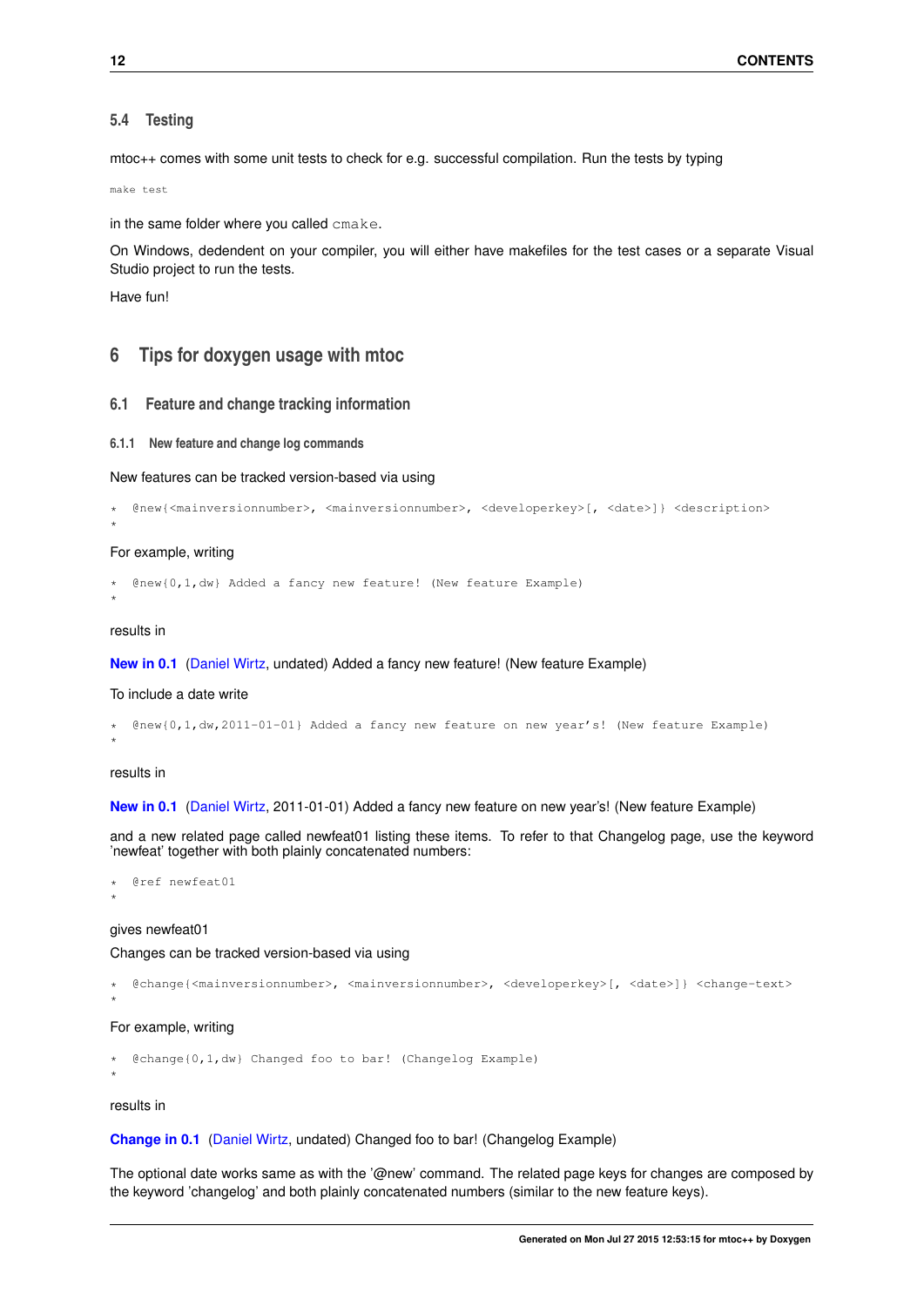# <span id="page-15-0"></span>**7 Configuration and use of mtoc++**

<span id="page-15-3"></span>Help on how to use the tools coming with mtoc++

Make sure you have followed the [mtoc++ installation instructions.](#page-11-4)

#### **Contents**

- [Documentation creation](#page-15-4)
	- **–** [Using the MatlabDocMaker](#page-15-5)
	- **–** [Using mtoc++ directly](#page-16-2)
	- **–** [Using the python script from a unix shell](#page-16-3)
- [Configuring mtoc++ and doxygen](#page-16-4)
	- **–** [Configuration options for doxygen](#page-17-3)
	- **–** [Configuration options for the mtoc++ filter](#page-17-4)
	- **–** [Extending default LaTeX environment for doxygen](#page-19-2)

## <span id="page-15-4"></span><span id="page-15-1"></span>**7.1 Documentation creation**

As mtoc++ itself is only a filter to plug into doxygen, there is little sense in calling the binaries directly.

Thus, mtoc++ comes with a series of tools that take over the documentation generation process for different interfaces.

Those tools can be found inside the  $<$ mtoc++-source-dir>/tools folder.

## **Note**

At some stage you will need to have access to the involved binaries like doxygen, mtocpp, mtocpp\_post or latex. It is your responsibility to ensure the availability of the binaries in whatever environment you want to create the documentation. The most obvious way is to place all binaries inside a directory contained in your local PATH variable (both unix/windows). We've had reported issues with MAC users, that dont have the environment set when launching MatLab from the Dock. See Troubleshooting mtoc<sub>++</sub> for more information.

## <span id="page-15-5"></span><span id="page-15-2"></span>**7.1.1 Using the MatlabDocMaker**

The most convenient way of using mtoc++ within your matlab project is to use the MatlabDocMaker class coming with mtoc++. The MatlabDocMaker is a MatLab native class that can be directly used from within MatLab in order to create the project documentation.

Follow these simple steps in order to quickly get your first documentation:

- Place the [MatlabDocMaker.m](#page-0-0) file somewhere on your project's MatLab path.
- Change the MatlabDocMaker.getProjectName method to return your project's name
- Copy the contents of the <mtoc++-source-dir>/tools/config folder into e.g. a subfolder of your MatLab project
- Call the MatlabDocMaker.setup method and use the folder from the previous step as your "documentation configuration files directory".
- Use the MatlabDocMaker.create method to generate your documentation and look at it in a web browser.

See the MatlabDocMaker class description for more details on how to use it.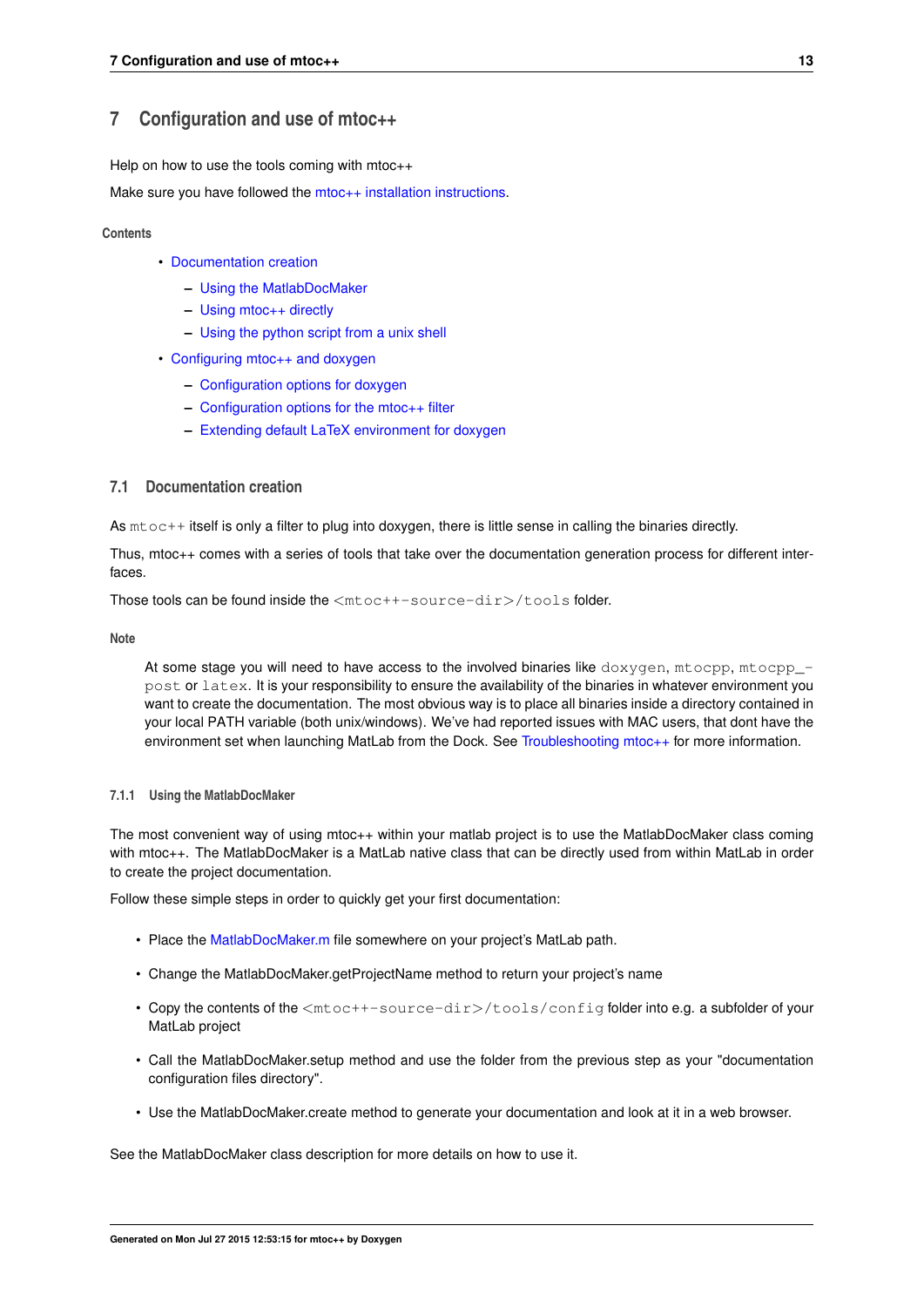#### **Note**

You may of course keep the [MatlabDocMaker.m](#page-0-0) and the configuration files where you initially placed your mtoc++ source and point to the appropriate directories during setup.

However, if you want to use multiple projects with mtoc++ you probably want to have different configurations for each project, so that is why we recommend to create local copies of your tools and configuration within each project. (The MatlabDocMaker stores its setting dependent on the name you specify for the project!) The way the MatlabDocMaker works it can be easily inserted into whatever versioning system your project uses. As it stores important folders in MatLab preferences each developer will still have his local documentation settings (after running MatlabDocMaker.setup on each machine, of course).

#### <span id="page-16-2"></span><span id="page-16-0"></span>**7.1.2 Using mtoc++ directly**

Okay, so you're a crack and want to control everything. That's fine with us! In this case we also assume you're familiar with whatever your operating environment is and you have solid knowledge of what's going on. First, you could simply reverse-engineer what the MatlabDocMaker is doing (it automatically generates and inserts the correct scripts read by doxygen), otherwise, here are the basic steps required to get started with mtoc++ directly. In short, this happens by including mtoc++ as a filter for ∗.m files:

- Compile things as necessary and make binaries accessible
- Modify your doxygen configuration file:
	- **–** Setup your doxygen as usual, including the sources and output directories
	- **–** Make doxygen parse Matlab files
	- **–** Register mtoc++ as a filter for those files
	- **–** If you have a custom mtocpp.conf you want mtoc++ to use, you need to create a shell/batch script that passes this file to mtoc++ and use this file as filter executable
	- **–** Check if you are using latex-features of mtoc++, if so, add latex-support and provide necessary style files
- Run doxvaen
- Run mtocpp\_post passing the folder containing your HTML output as argument
- Look at some nice documentation, be happy!
- If your'e not happy, try starting with the provided Doxyfile.template in the tools/ directory and inserting proper values for all the placeholders we're using. Everything related to mtoc++ has been put to the very bottom of the file, most critically:

```
* EXTENSION_MAPPING = .m=C++
                         = \text{\_SourceDir}\_ \text{\_ConfDir}\_<br>= \star.m
* FILE PATTERNS
* FILTER_PATTERNS = *.m="_ConfDir_''_FileSep_''_MTOCFILTER_"
*
```
Here, the underscored values need to be replaced manually in order to insert the correct values. Essentially:

- **–** EXTENSION\_MAPPING tells doxygen to regard .m-Files as if they were C++ files, style-wise.
- **–** INPUT tells doxygen where to look for files.
- **–** FILE\_PATTERNS lets doxygen also look for .m-Files.
- **–** FILTER\_PATTERNS is the most important line of the configuration. Here, you need to define scripts that should be called by doxygen before certain files are processed.
- <span id="page-16-3"></span><span id="page-16-1"></span>**7.1.3 Using the python script from a unix shell**

<span id="page-16-4"></span>**[Todo](#page-21-7)** python script, yet to come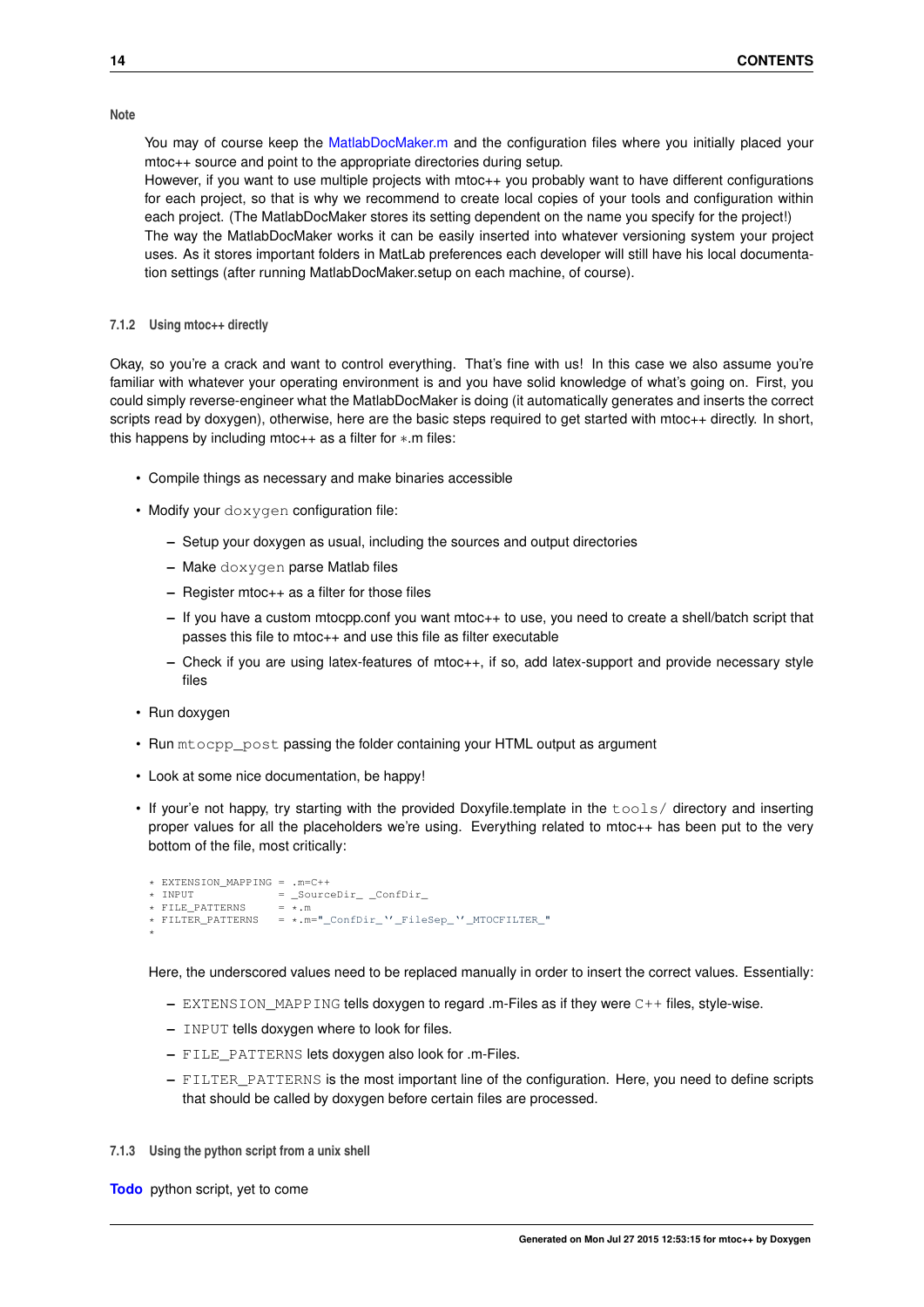#### <span id="page-17-0"></span>**7.2 Configuring mtoc++ and doxygen**

As the configuration of doxygen/mtoc++ is independent from the actual tool used we will explain it separately. The involved files can again be found inside the /tools/config folder.

- Doxyfile.template [Configuration options for doxygen](#page-17-3)
- mtocpp.conf [Configuration options for the mtoc++ filter](#page-17-4)
- latexextras.template [Extending default LaTeX environment for doxygen](#page-19-2)
- [class\\_substitutes.c](#page-0-0) [Fake classes for typical MatLab data types](#page-19-3)

## **Attention**

USING MTOC++ DOES NOT EXCLUDE THE REQUIREMENT TO KNOW AND UNDERSTAND DOXYGEN ITSELF!

The settings in the "Doxygen.template" file inside the /tools/config folder are a default configuration for Doxygen which we thought might be useful in a MatLab setting/project and contains some changes in order to make mtoc++ run together with doxygen. We've had lots of feedback and problem reports which actually had to do with settings purely regarding doxygen, so we strongly recommend having a look through [Configuration](#page-17-3) [options for doxygen](#page-17-3) and the references therein before contacting us. Thanks!

#### <span id="page-17-3"></span><span id="page-17-1"></span>**7.2.1 Configuration options for doxygen**

The Doxyfile.template file uses placeholders for specific folders etc. and contains any other configuration settings you want doxygen to use. This way, the configuration files can be included into the versioning system as local developers paths are stored outside the configuration file and are provided by the different tools coming with mtoc++.

<span id="page-17-4"></span>See http://www.stack.nl/∼[dimitri/doxygen/config.html](http://www.stack.nl/~dimitri/doxygen/config.html) for more information on doxygen configuration.

#### <span id="page-17-2"></span>**7.2.2 Configuration options for the mtoc++ filter**

The file mtocpp.conf contains additional configuration for the mtoc++ parser.

**Note**

The mtoc++ filter takes exactly two arguments, of which the first is the file to process, and the second is an optional configuration file. So if you dont want to customize mtoc++ because the default settings are just fine, there is nothing to do (you simply can set the filter target in doxygen to the mtocpp binary for the manual config case). Otherwise, if you want to provide a config file to mtoc++, depending on your platform, you have to write a shell/batch script that is included as filter callback in doxygen's configuration file. Inside the script, the first argument is forwarded to mtocpp and the second configuration file path is provided statically in the script.

We recommend to use the MatlabDocMaker tool described in [Using the MatlabDocMaker,](#page-15-5) as it does all that for you.

The following is a short list of options that can be specified in the configuration file for the mtoc++ filter. All options are declared by the syntax

<option> := <value>

and are optional, as the default values are hardcoded into mtoc++.

• ALL - File Patterns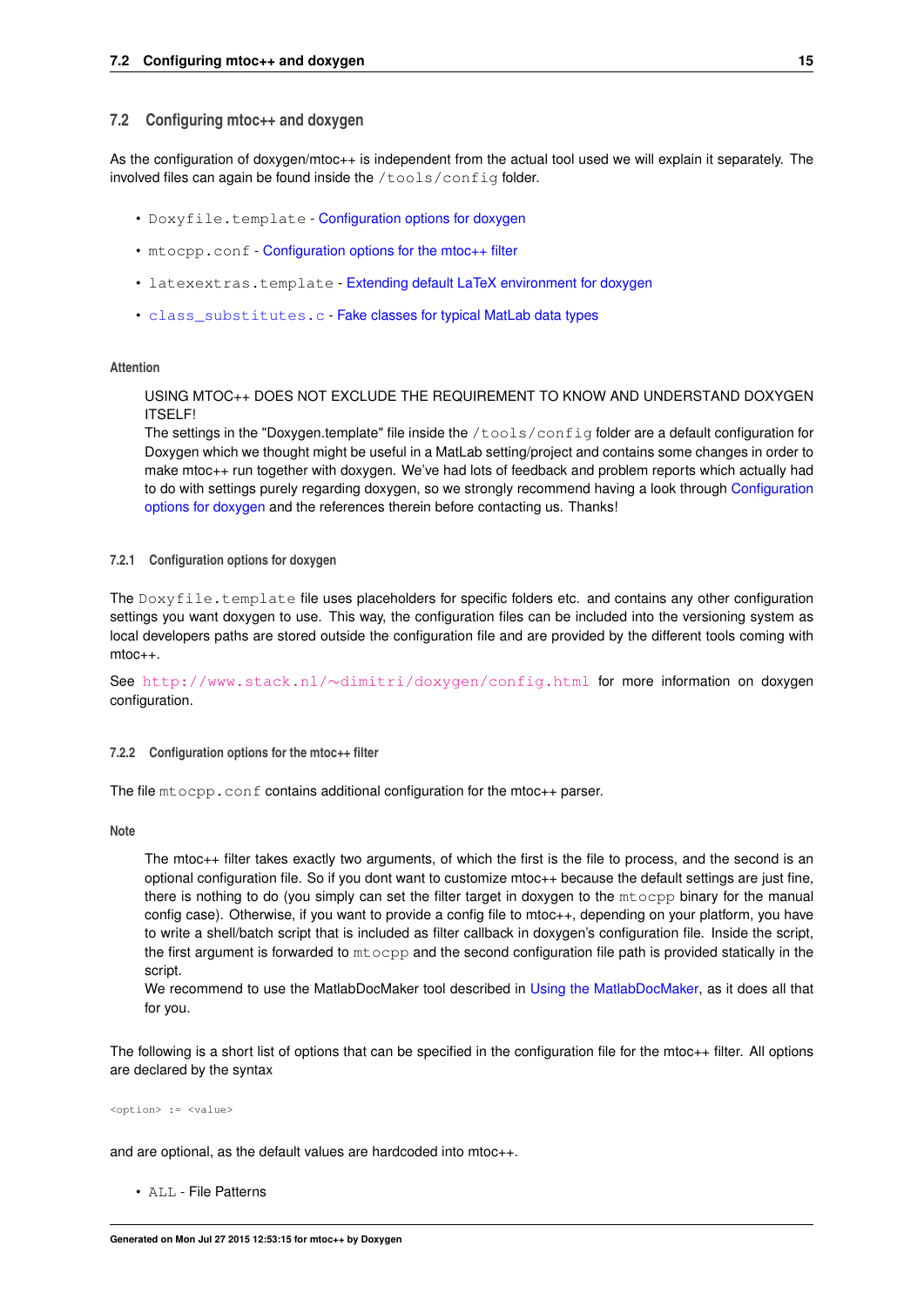- PRINT\_FIELDS Flag indicating whether automatic struct fields or object member documentation is generated. Default true.
- AUTO ADD FIELDS Flag indicating whether undocumented field names are added to documentation. Default false.
- AUTO\_ADD\_PARAMETERS Flag indicating whether undocumented parameters and return values are added to documentation with documentation text equal to the parameter / return value name. Default false.
- AUTO\_ADD\_CLASS\_PROPERTIES Flag indicating whether undocumented member variables are added to documentation with documentation text equal to the parameter / return value name. Default false.
- AUTO ADD CLASSES Flag indicating whether undocumented classes are added to documentation with documentation text equal to the class name. Default  $true$ .
- REMOVE\_FIRST\_ARG\_IN\_ABSTRACT\_METHODS Flag indication whether the first argument in abstract non-static methods shall be a this pointer, and therefore removed in the C++ output. Default true.
- ENABLE\_OF\_TYPE\_PARSING Flag indicating whether the string "of type" is parsed in the the first two lines of comments. This is equivalent to the @type tag, but makes the code more readable at some places. Default  $t$ rue
- VOID\_TYPE\_IN\_RETURN\_VALUES Flag indicating whether the typename void shall be inserted for return values with no specified type. Default false. PRINT\_RETURN\_VALUE\_NAME - Integer flag indicating whether return value names shall be printed in the function synopsis. If this flag is deactivated only the type names are written. The flag can be set to either 0, 1 or 2 and has default value 2:
	- **–** 0: means that no return value names shall be printed at all.
	- **–** 1: means that return value names shall be printed for return value lists with more than one element only.
	- **–** 2: means that return value names shall be printed always.

Moreover, default descriptions/values for recurring entries like parameters or field names can be specified.

#### **Attention**

Note that the configuration file sections for variables above and rules below have to be separated by a single line containing only a double hash '##'. ONLY use '##' for that purpose.

#### **Parameter default descriptions**

#### Use the syntax

add(params) = <parameter1\_name> => """Your parameter1 description text in triple quotes""", \* <parameter2\_name> => """Your parameter2 description text in triple quotes""";

to add default descriptions to parameters of functions or class members.

#### **Struct field default descriptions**

#### Use the syntax

add(fields) =  $\langle$ field name> => """Your field description text in triple quotes""";

to add default descriptions to fields of any struct or class (identified by a ".fieldname" syntax in the MatLab code)

#### **Extra documentation**

#### Use

 $add(doc) = """$  <some extra doc for all files> """;

to append some extra documentation to each class or files documentation. Use

```
add(extra) = """" <i>text at end of comments</i> """";
```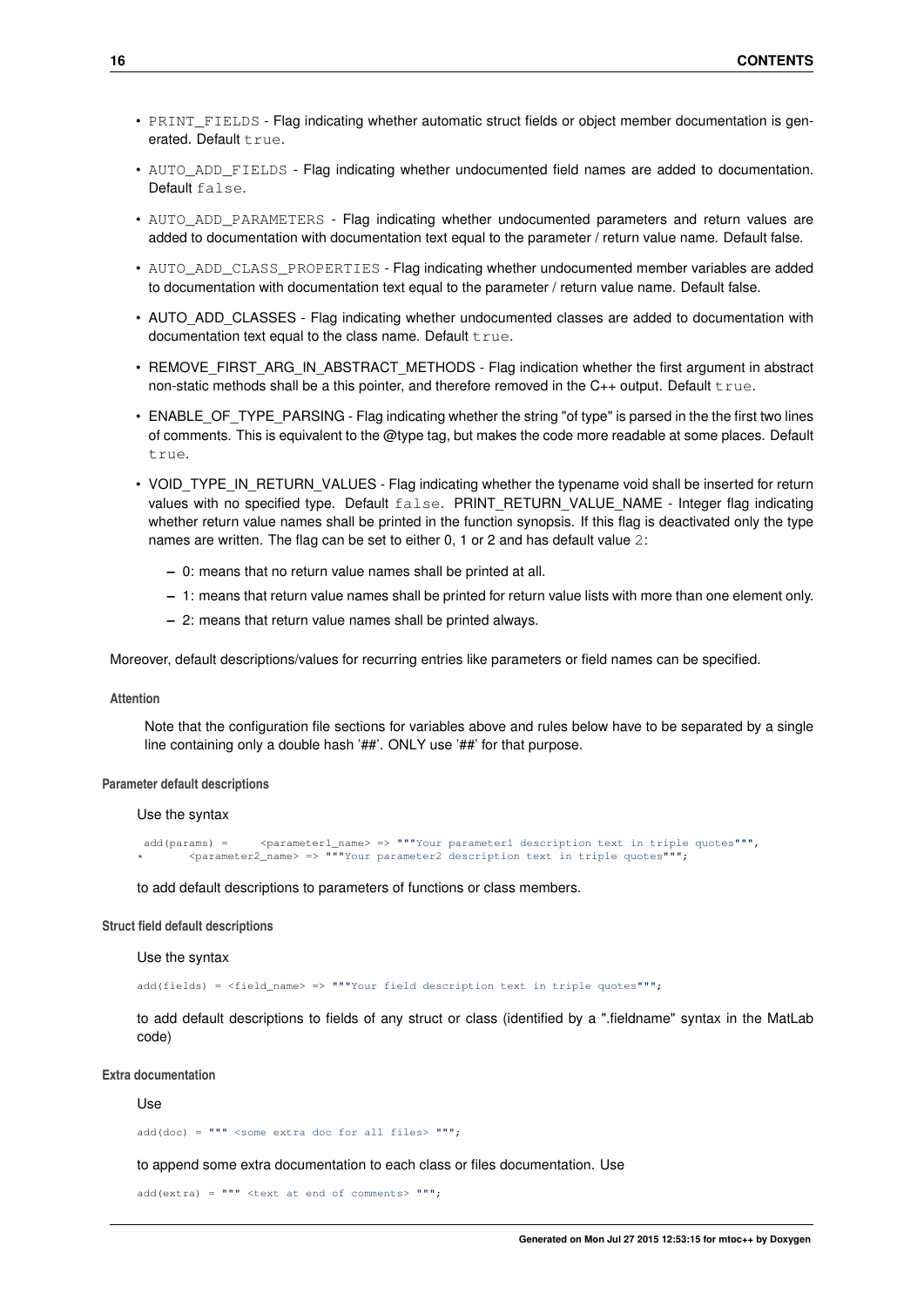to append text at the end of any comment.

**Global settings for specific files or folder groups**

More advanced, those settings above can also be made on a group-based setting. The syntax

```
* glob = <folder or filename (regexp allowed)> {
     * <expressions as above>
    alob = \langle \text{subfolder} \text{ or files} \rangle {
          * <expressions as above>
    * };
* }
*
```
can be used to specify groups of rules that are applied to any matching file or files in folders. Nesting is possible, too.

## So for example,

 $glob = myfile.m \{ add(params) = param1 \Rightarrow """param 1 description """; }$ 

would cause mtoc++ to add the description "param 1 description" to any parameter called param1 of a method/function inside the file myfile.m.

#### **Attention**

<span id="page-19-2"></span>Having common field names specified centrally is a quite convenient way to autogenerate documentation. However, if you use e.g. the same parameter name in a different meaning and forget to explicitly specify the parameter documentation, the default values will be inserted. This possibly leads to more confusion for users than it does help. Furthermore, not specifiying the parameters in the local comments decreases readability of the code. One of mtoc++'s main advantages in combination with doxygen is that code can be commented highly readable in-place!

See the file itself for more detailed configuration options and examples.

#### <span id="page-19-0"></span>**7.2.3 Extending default LaTeX environment for doxygen**

The latexextras.template file is processed and included into the latex environment available to doxygen during the documentation creation. Insert here any commands or packages that you want latex to know for your documentation formulas.

#### **Attention**

When having errors inside an LaTeX formula, doxygen will complain upon finishing and tell you to look into the \_formulas.log/.tex file in the documentation output folder. THIS WARNING COMES ONLY ONE TIME! Upon the next creation run, only changed/new formulas will be re/generated. We considered deleting all formula pngs before each re-creation, but decided not to do this for performance issues. So just make sure you react to latex typos/errors immediately.

The default packages that are included by the latexextras.template are

```
\usepackage{amsmath}
```

```
* \usepackage{amssymb}
```

```
\usepackage{amsfonts}
\usepackage{subfig}
```

```
* \usepackage{bbm}
```
#### <span id="page-19-3"></span><span id="page-19-1"></span>**7.2.4 Fake classes for typical MatLab data types**

The file [class\\_substitutes.c](#page-0-0) includes some class descriptions for typical MatLab data types like handle or logical, but also introduces custom types like colvec or rowvec that can be used with the @type tag for property, parameter or return value types.

Add new classes to this file or change existing ones as you need.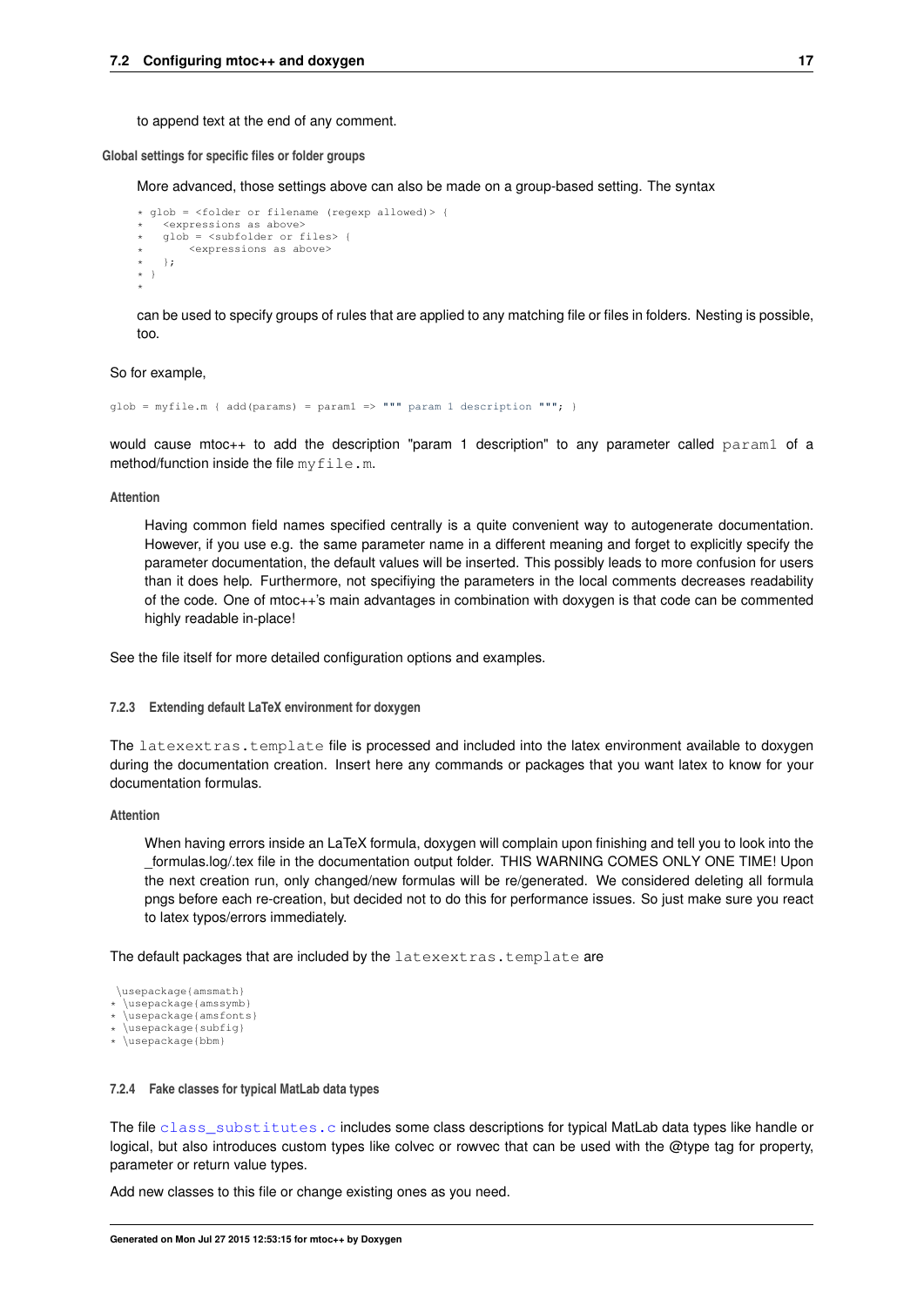# <span id="page-20-0"></span>**8 Troubleshooting mtoc++**

<span id="page-20-6"></span>Some hopefully useful hints when things dont go as they should!

## <span id="page-20-1"></span>**8.1 Configuration**

**Attention**

The first and most important message: **KNOWLEDGE OF DOXYGEN IS ESSENTIAL!**

mtoc++ is designed as a filter for MatLab m-files, so that they can be processed by doxygen as if they were C source files. Everything else regarding tags, conventions and possible formatting of display is completely defined by Doxygen. So, unless explicitly explained as "feature" of mtoc++ here, one should look into Doxygen's [documentation](http://www.stack.nl/~dimitri/doxygen/manual.html) [pages](http://www.stack.nl/~dimitri/doxygen/manual.html) first before complaining about some stuff that mtoc++ surprisingly cannot do.

Check out the [Using mtoc++ directly](#page-16-2) section for details on how mtoc++ works.

## <span id="page-20-2"></span>**8.2 Issues finding binaries (MAC)**

Thanks to a report from K. Kearney to resolve path issues on MAC platforms:

"After building, I added <mydir>/mtoc++\_1.4/tools to my Matlab path and tried to run MacDocMaker.setup. I encountered an issue where Matlab couldn't locate either mtocpp or latex. I think this is a Mac-specific issue; when you start Matlab in the standard way, from the Dock (rather than through the command-line matlab command), the shell it starts doesn't run any configuration scripts (.bashrc, .back\_profile, etc) or set system paths. I think some versions of Matlab have a .matlabrc.sh file that can be modified to set a PATH, and I've seen something on the newsgroup about .plist files, but I just force the Matlab shell it to match my other Terminal sessions by adding the following lines to the top of the matlab shell script  $\langle$   $\langle$  matlabroot $\rangle$ /bin/matlab):

```
source ~/.bash_profile
```

```
source /etc/bashrc
```
source /etc/profile

With that change (and after restarting Matlab), I was able to successfully run MatlabDocMaker.setup, and then MatlabDocMaker.create on a test directory."

## <span id="page-20-3"></span>**8.3 Debugging mtoc++**

For hard cases like segfaults there is also hope!

You can build your mtoc++ binaries with the Debug build type (starting in the source folder):

```
* mkdir build
* cd build
* cmake -DCMAKE_BUILD_TYPE=Debug ..
* make
*
```
Then, send the compiled binaries along with the used source code to us and we will try to figure out what the heck is wrong with it!

# <span id="page-20-4"></span>**9 mtoc++ Developers**

## <span id="page-20-5"></span>**9.1 Martin Drohmann**

<http://wwwmath.uni-muenster.de/u/martin.drohmann>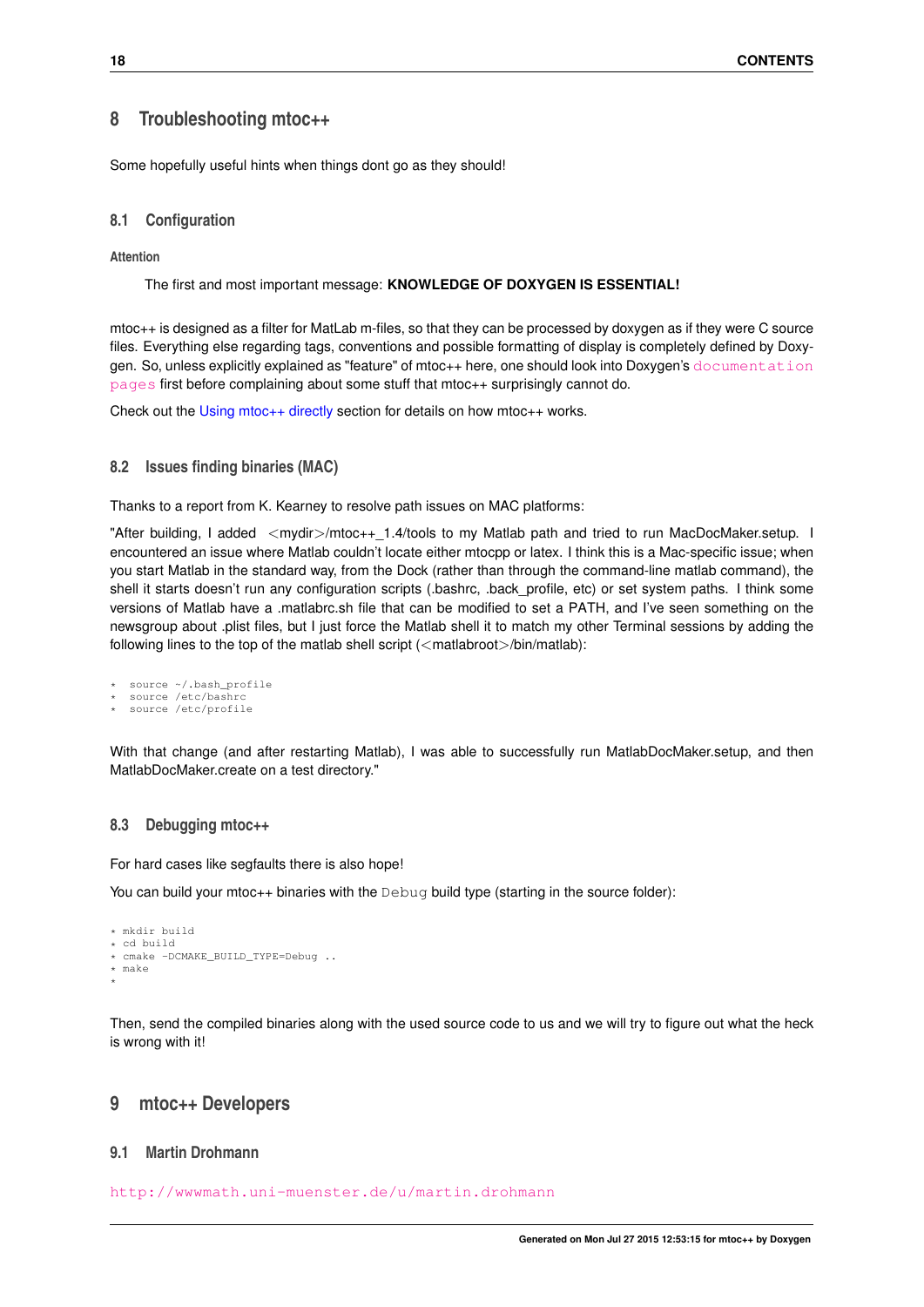- Lead Programmer
- Ragel expert :-)

# <span id="page-21-6"></span><span id="page-21-0"></span>**9.2 Daniel Wirtz**

<http://www.agh.ians.uni-stuttgart.de/orga/people/wirtz>

- Programming
- Maintenance Matlab File Exchange
- Windows binaries (VS2010)

# <span id="page-21-1"></span>**10 Todo List**

# <span id="page-21-7"></span>**Page [Configuration and use of mtoc++](#page-15-3)**

python script, yet to come

# <span id="page-21-2"></span>**11 Namespace Index**

## <span id="page-21-3"></span>**11.1 Packages**

Here are the packages with brief descriptions (if available):

| examples                              |  |
|---------------------------------------|--|
| A namespace/package for example files |  |

# <span id="page-21-4"></span>**12 Hierarchical Index**

## <span id="page-21-5"></span>**12.1 Class Hierarchy**

This inheritance list is sorted roughly, but not completely, alphabetically:

| 21 |
|----|
| 22 |
| 22 |
| 22 |
| 23 |
| 23 |
| 23 |
| 24 |
| 25 |
| 25 |
| 26 |
|    |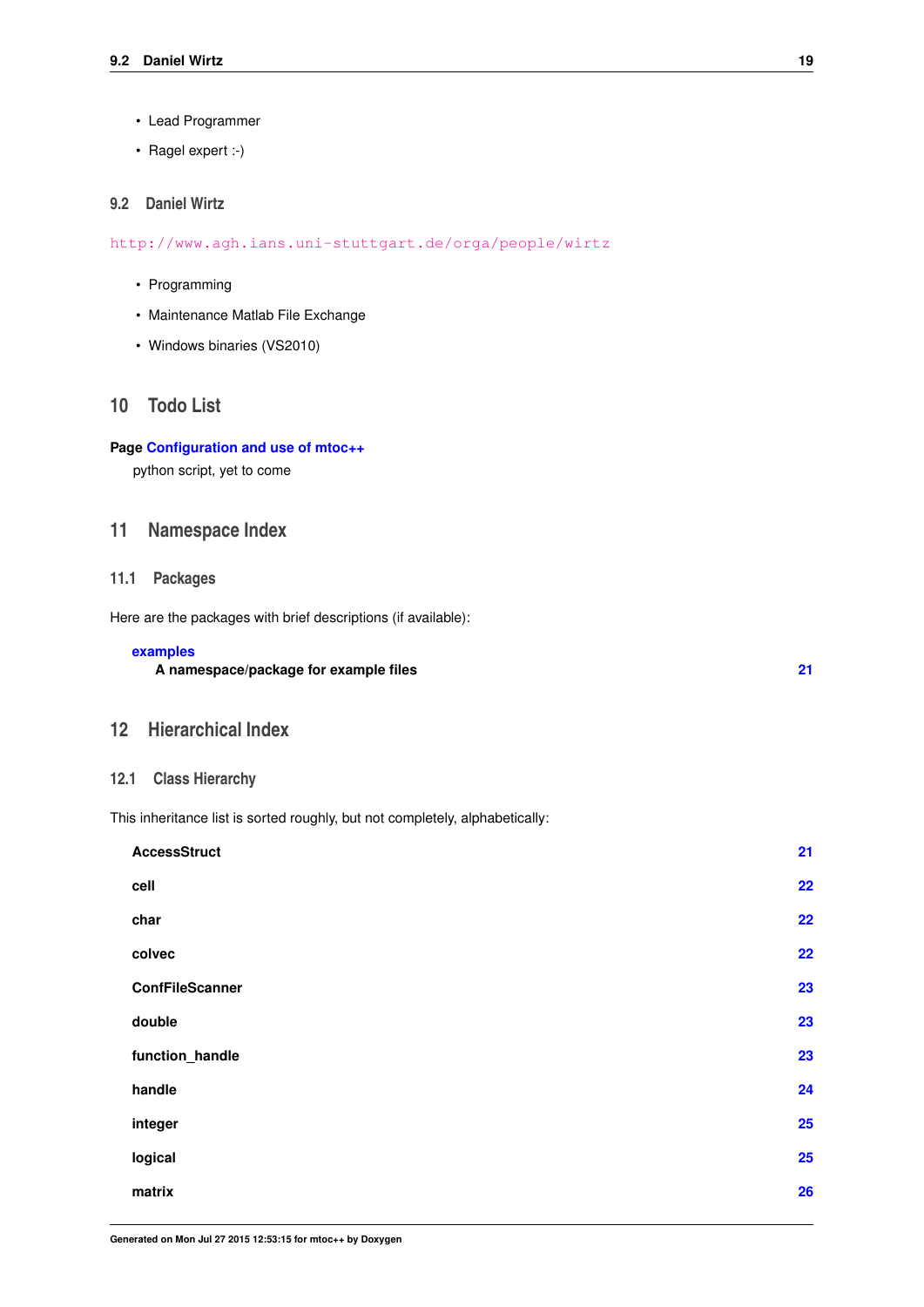| sparsematrix                                 | 31 |
|----------------------------------------------|----|
| <b>MethodParams</b>                          | 26 |
| <b>MFileScanner</b>                          | 26 |
| PropExtraInformation                         | 30 |
| <b>PropParams</b>                            | 30 |
| rowvec                                       | 30 |
| <b>RunMode</b>                               | 31 |
| struct                                       | 32 |
| varargin                                     | 32 |
| varargout<br>vector                          | 32 |
| ordered_map $<$ ST $>$                       | 29 |
| ordered_map< DocuBlock >                     | 29 |
| ordered_map< DocuList >                      | 29 |
| ordered_map< std::pair< int, std::string > > | 29 |

# <span id="page-22-0"></span>**13 Class Index**

# <span id="page-22-1"></span>**13.1 Class List**

Here are the classes, structs, unions and interfaces with brief descriptions:

| <b>AccessStruct</b>                                                        | 21 |
|----------------------------------------------------------------------------|----|
| cell<br>A MatLab cell array or matrix                                      | 22 |
| char<br>A MatLab character array                                           | 22 |
| colvec<br>A matlab column vector                                           | 22 |
| <b>ConfFileScanner</b>                                                     | 23 |
| double<br>A double value                                                   | 23 |
| function_handle<br>A MatLab function handle                                | 23 |
| handle<br>Matlab's base handle class (documentation generation substitute) | 24 |
| integer<br>An integer value                                                | 25 |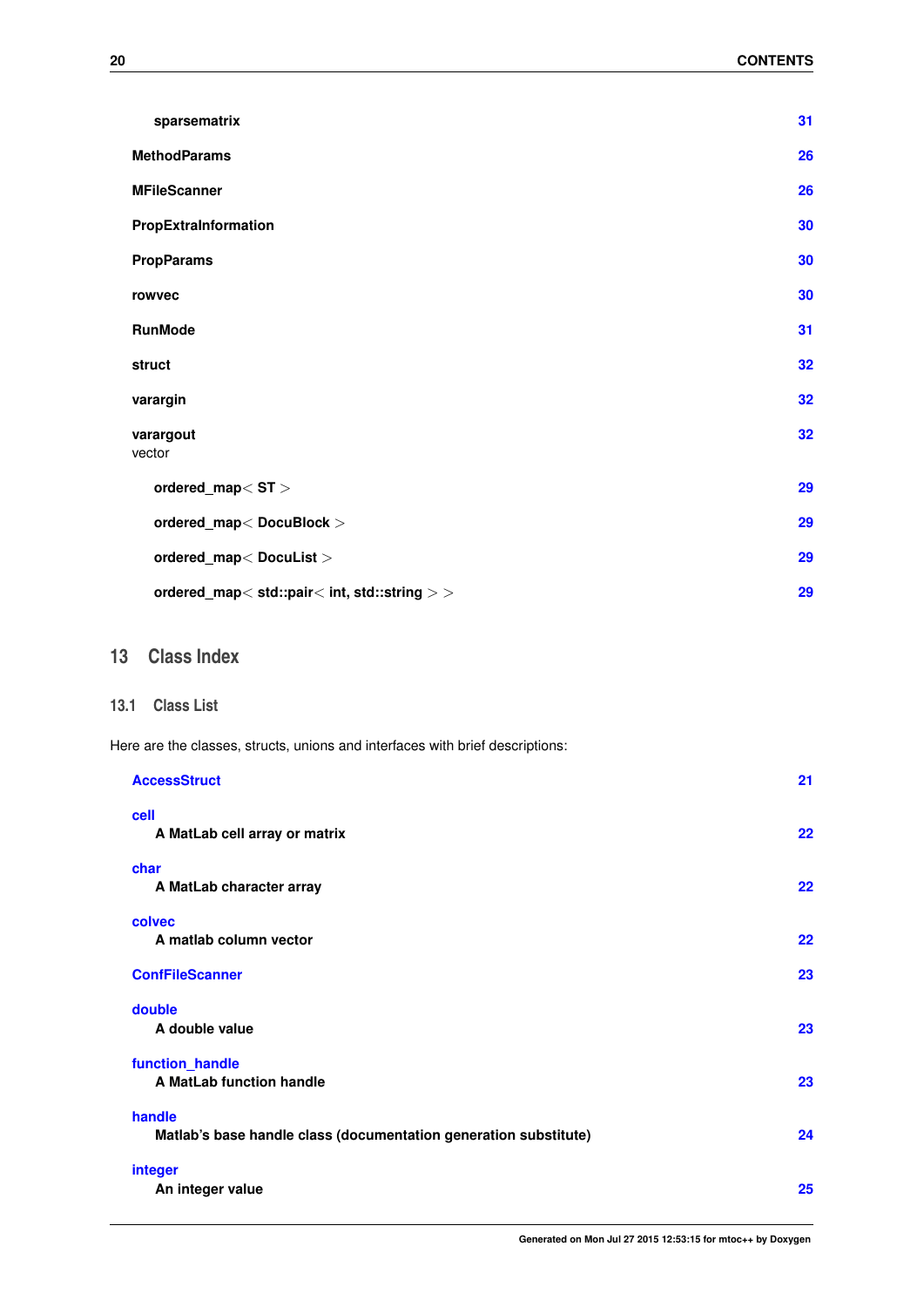<span id="page-23-5"></span>

| logical<br>A boolean value                         | 25 |
|----------------------------------------------------|----|
| matrix<br>A matlab matrix                          | 26 |
| <b>MethodParams</b>                                | 26 |
| <b>MFileScanner</b>                                | 26 |
| ordered_map $<$ ST $>$                             | 29 |
| <b>PropExtraInformation</b>                        | 30 |
| <b>PropParams</b>                                  | 30 |
| <b>rowvec</b><br>A matlab row vector               | 30 |
| <b>RunMode</b>                                     | 31 |
| sparsematrix<br>A matlab sparse matrix             | 31 |
| <b>struct</b><br>A MatLab struct                   | 32 |
| varargin<br>A variable number of input arguments   | 32 |
| varargout<br>A variable number of output arguments | 32 |

# <span id="page-23-0"></span>**14 Namespace Documentation**

## <span id="page-23-1"></span>**14.1 examples Namespace Reference**

A namespace/package for example files.

## <span id="page-23-2"></span>**14.1.1 Detailed Description**

**Note**

If you use the 'SHOW\_NAMESPACES' option in your 'doxygen' configuration file, you need to document **all** your namespaces/packages at least with a brief description text. This should be done in a separate file.

# **See Also**

['namespaces.c'](#page-0-0) in the 'share/doc/mtoccpp' directory for details.

# <span id="page-23-3"></span>**15 Class Documentation**

# <span id="page-23-4"></span>**15.1 AccessStruct Struct Reference**

**Public Attributes**

• AccessEnum **full**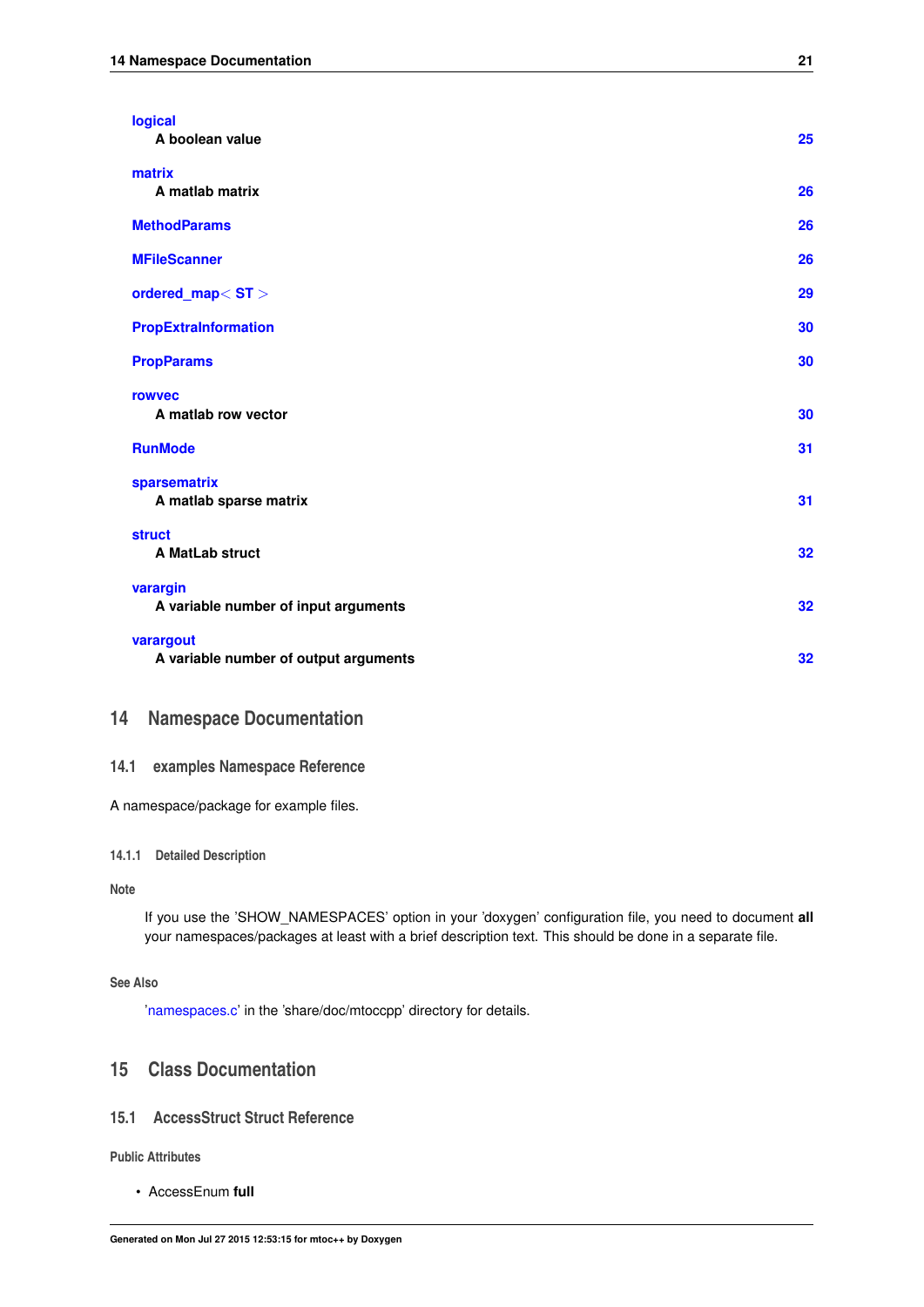- <span id="page-24-11"></span>• AccessEnum **get**
- AccessEnum **set**
- std::vector< std::pair
	- < MatlabAccessEnum,
- std::string > > **classMemberAccess**
- MatlabAccessEnum **state**

# **Friends**

• std::ostream & **operator**<< (std::ostream &os, [AccessStruct](#page-23-4) &as)

## <span id="page-24-0"></span>**15.1.1 Detailed Description**

Definition at line 104 of file mfilescanner.h.

The documentation for this struct was generated from the following file:

<span id="page-24-7"></span>• src/mfilescanner.h

## <span id="page-24-1"></span>**15.2 cell Class Reference**

A MatLab cell array or matrix.

## <span id="page-24-2"></span>**15.2.1 Detailed Description**

This class is an artificially created class in doxygen to allow more precise type declarations

The documentation for this class was generated from the following file:

• tools/config/class\_substitutes.c

## <span id="page-24-8"></span><span id="page-24-3"></span>**15.3 char Class Reference**

A MatLab character array.

## <span id="page-24-4"></span>**15.3.1 Detailed Description**

This class is an artificially created class in doxygen to allow more precise type declarations and represents string-like types.

The documentation for this class was generated from the following file:

• tools/config/class\_substitutes.c

# <span id="page-24-9"></span><span id="page-24-5"></span>**15.4 colvec Class Reference**

A matlab column vector.

## <span id="page-24-6"></span>**15.4.1 Detailed Description**

This class is an artificially created class in doxygen to allow more precise type declarations

The documentation for this class was generated from the following file:

<span id="page-24-10"></span>• tools/config/class\_substitutes.c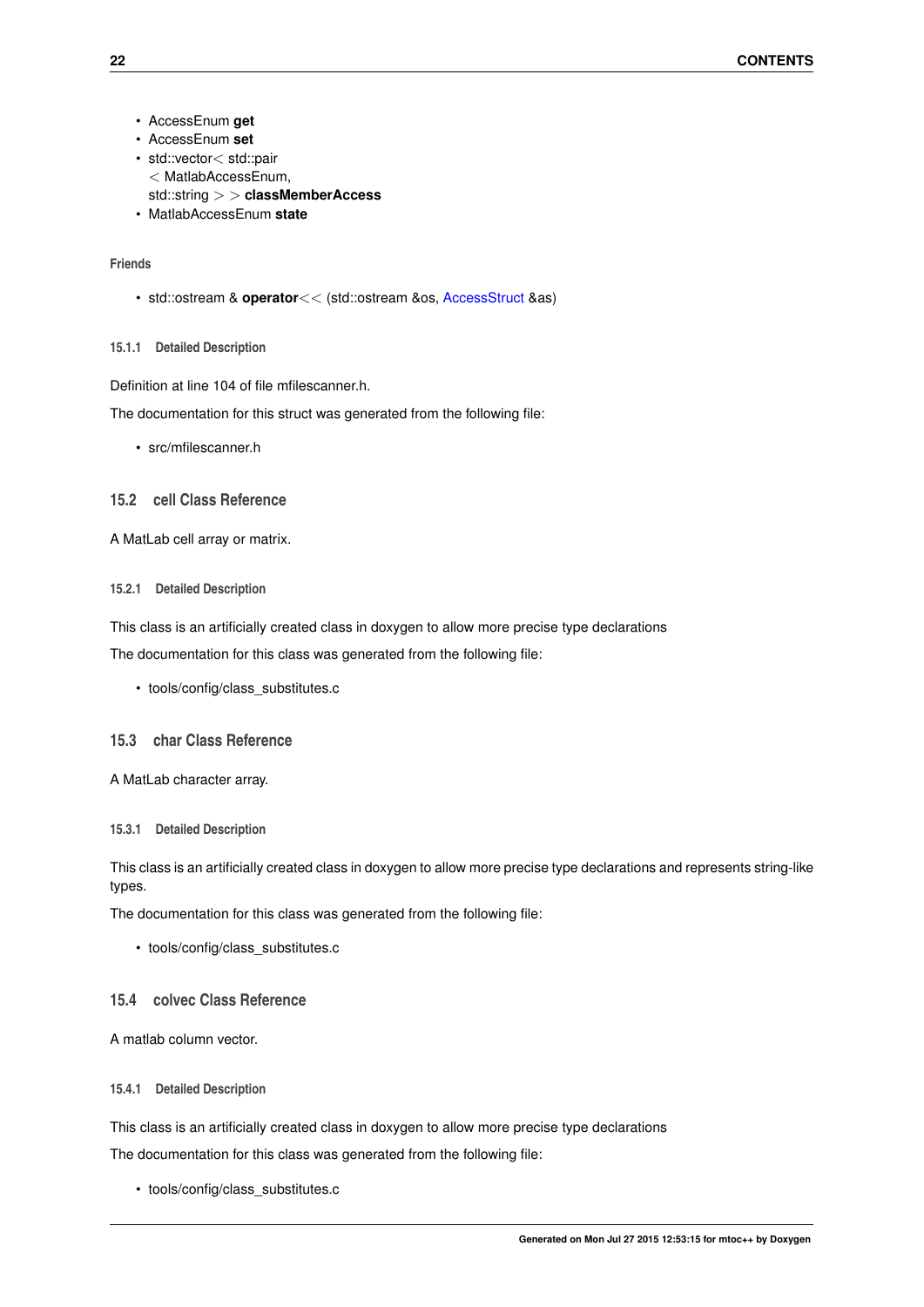## <span id="page-25-9"></span><span id="page-25-0"></span>**15.5 ConfFileScanner Class Reference**

**Public Member Functions**

- **ConfFileScanner** (const std::string &filename, const std::string &conffilename)
- int **execute** ()
- const [char](#page-24-8) ∗ **get\_conffile** ()

### **Public Attributes**

- DocuList **param\_list\_**
- DocuList **return\_list\_**
- DocuListMap **field\_docu\_**
- DocuBlock **docuheader\_**
- DocuBlock **docubody\_**
- DocuBlock **docuextra\_**
- GroupSet **groupset\_**
- DocuList **vars\_**

#### <span id="page-25-1"></span>**15.5.1 Detailed Description**

Definition at line 17 of file confscanner.h.

The documentation for this class was generated from the following file:

• src/confscanner.h

# <span id="page-25-6"></span><span id="page-25-2"></span>**15.6 double Class Reference**

A double value.

#### <span id="page-25-3"></span>**15.6.1 Detailed Description**

This class is an artificially created class in doxygen to allow more precise type declarations. The MatLab type associated with this class is double.

The documentation for this class was generated from the following file:

• tools/config/class\_substitutes.c

## <span id="page-25-7"></span><span id="page-25-4"></span>**15.7 function\_handle Class Reference**

A MatLab function handle.

## <span id="page-25-5"></span>**15.7.1 Detailed Description**

This class is an artificially created class in doxygen to allow more precise type declarations The documentation for this class was generated from the following file:

<span id="page-25-8"></span>• tools/config/class\_substitutes.c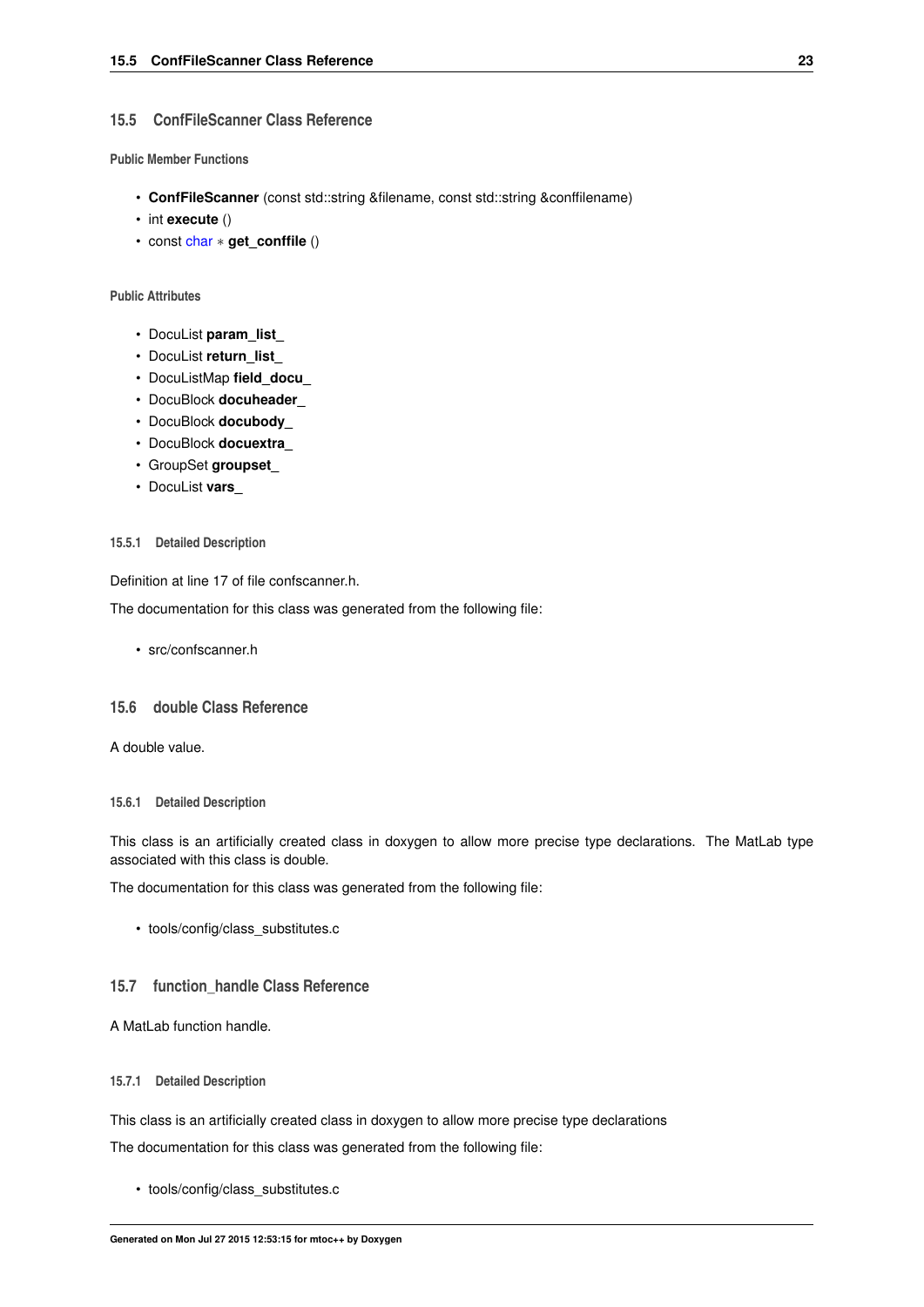## <span id="page-26-14"></span><span id="page-26-0"></span>**15.8 handle Class Reference**

Matlab's base handle class (documentation generation substitute)

**Public Attributes**

• matlabtypesubstitute [addlistener](#page-27-8)

*Creates a listener for the specified event and assigns a callback function to execute when the event occurs.*

<span id="page-26-2"></span>• matlabtypesubstitute [notify](#page-26-2)

*Broadcast a notice that a specific event is occurring on a specified handle object or array of handle objects.*

<span id="page-26-3"></span>• matlabtypesubstitute [delete](#page-26-3)

*Handle object destructor method that is called when the object's lifecycle ends.*

<span id="page-26-4"></span>• matlabtypesubstitute [disp](#page-26-4)

*Handle object disp method which is called by the display method. See the MATLAB disp function.*

<span id="page-26-5"></span>• matlabtypesubstitute [display](#page-26-5)

*Handle object display method called when MATLAB software interprets an expression returning a handle object that is not terminated by a semicolon. See the MATLAB display function.*

<span id="page-26-6"></span>• matlabtypesubstitute [findobj](#page-26-6)

*Finds objects matching the specified conditions from the input array of handle objects.*

<span id="page-26-7"></span>• matlabtypesubstitute [findprop](#page-26-7)

*Returns a meta.property objects associated with the specified property name.*

<span id="page-26-8"></span>• matlabtypesubstitute [fields](#page-26-8)

*Returns a cell array of string containing the names of public properties.*

<span id="page-26-9"></span>• matlabtypesubstitute [fieldnames](#page-26-9)

*Returns a cell array of string containing the names of public properties. See the MATLAB fieldnames function.*

<span id="page-26-10"></span>• matlabtypesubstitute [isvalid](#page-26-10)

*Returns a logical array in which elements are true if the corresponding elements in the input array are valid handles. This method is Sealed so you cannot override it in a handle subclass.*

• matlabtypesubstitute [eq](#page-27-9)

*Relational functions example. See details for more information.*

<span id="page-26-11"></span>• matlabtypesubstitute [transpose](#page-26-11)

*Transposes the elements of the handle object array.*

<span id="page-26-12"></span>• matlabtypesubstitute [permute](#page-26-12)

*Rearranges the dimensions of the handle object array. See the MATLAB permute function.*

<span id="page-26-13"></span>• matlabtypesubstitute [reshape](#page-26-13)

*hanges the dimensions of the handle object array to the specified dimensions. See the MATLAB reshape function.*

• matlabtypesubstitute [sort](#page-27-10)

*ort the handle objects in any array in ascending or descending order.*

#### <span id="page-26-1"></span>**15.8.1 Detailed Description**

As doxygen does not know the class "handle" from itself, many classes do not get rendered within the documentation and the correct root class is not even displayed. This workaround guarantees a correct (also graphical) representation of the class hierarchy.

Note here that by having the type handle it could also mean to have a vector or matrix of handles.

Definition at line 91 of file class substitutes.c.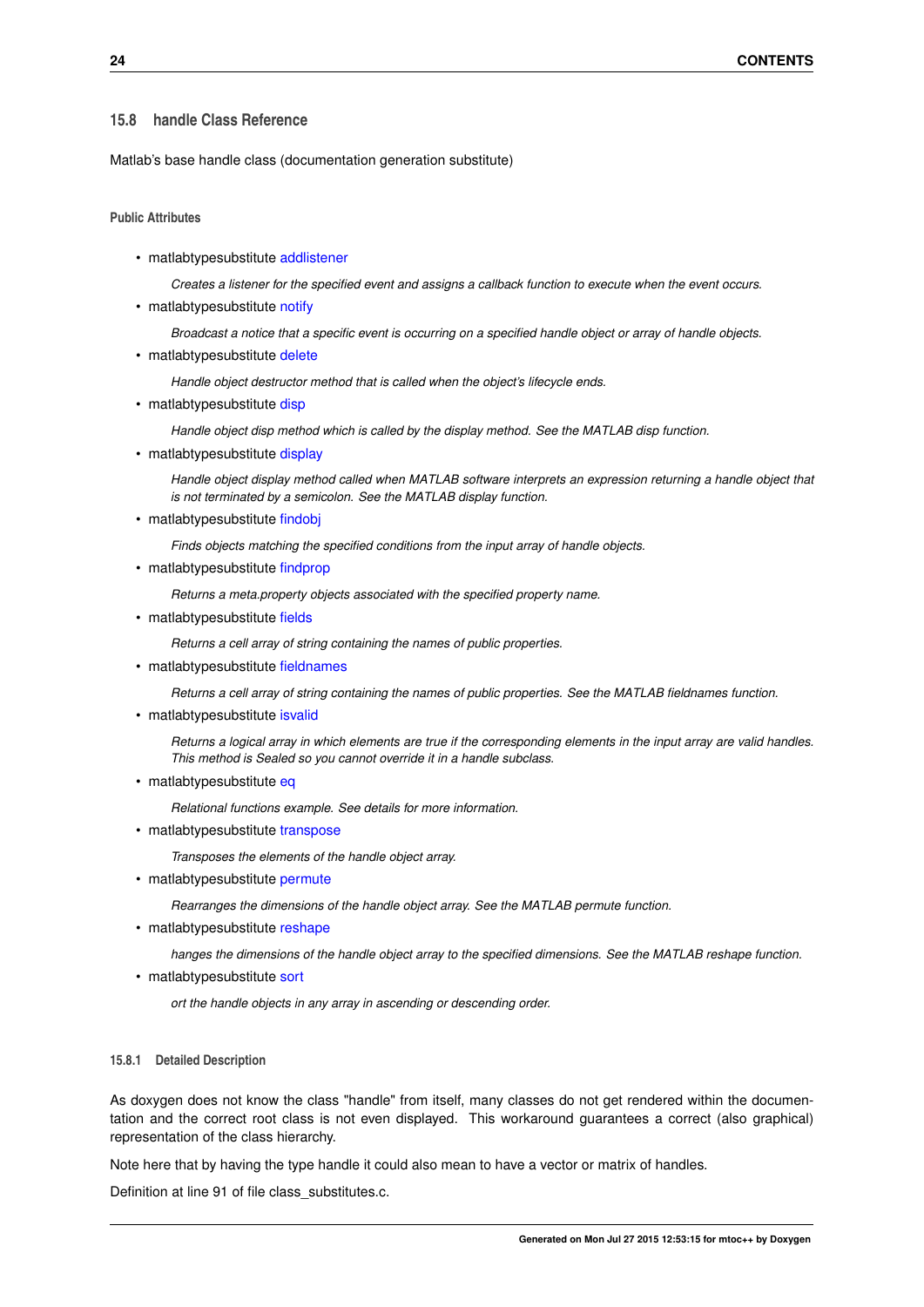<span id="page-27-11"></span><span id="page-27-0"></span>**15.8.2 Member Data Documentation**

<span id="page-27-8"></span>**15.8.2.1 matlabtypesubstitute handle::addlistener**

**See Also**

[notify](#page-26-2)

<span id="page-27-9"></span>Definition at line 106 of file class substitutes.c.

**15.8.2.2 matlabtypesubstitute handle::eq**

**Other possible relational operators:**

-ne -lt -le -gt -ge

Relational functions return a logical array of the same size as the pair of input handle object arrays. Comparisons use a number associated with each handle. You can assume that the same two handles will compare as equal and the repeated comparison of any two handles will yield the same result in the same MATLAB session. Different handles are always not-equal. The order of handles is purely arbitrary, but consistent.

<span id="page-27-10"></span>Definition at line 167 of file class substitutes.c.

**15.8.2.3 matlabtypesubstitute handle::sort**

The order of handles is purely arbitrary, but reproducible in a given MATLAB session. See the MATLAB sort function.

Definition at line 189 of file class substitutes.c.

The documentation for this class was generated from the following file:

<span id="page-27-5"></span>• tools/config/class\_substitutes.c

#### <span id="page-27-1"></span>**15.9 integer Class Reference**

An integer value.

#### <span id="page-27-2"></span>**15.9.1 Detailed Description**

This class is an artificially created class in doxygen to allow more precise type declarations. Matlab types associated with this class are all int-types (int8, uint8 etc).

The documentation for this class was generated from the following file:

• tools/config/class\_substitutes.c

# <span id="page-27-6"></span><span id="page-27-3"></span>**15.10 logical Class Reference**

A boolean value.

#### <span id="page-27-4"></span>**15.10.1 Detailed Description**

This class can be seen as synonym for boolean values/flags used inside classes. In order to stick with matlab conventions/datatypes, this class was named logical instead of bool or boolean.

This class is an artificially created class in doxygen to allow more precise type declarations

The documentation for this class was generated from the following file:

<span id="page-27-7"></span>• tools/config/class\_substitutes.c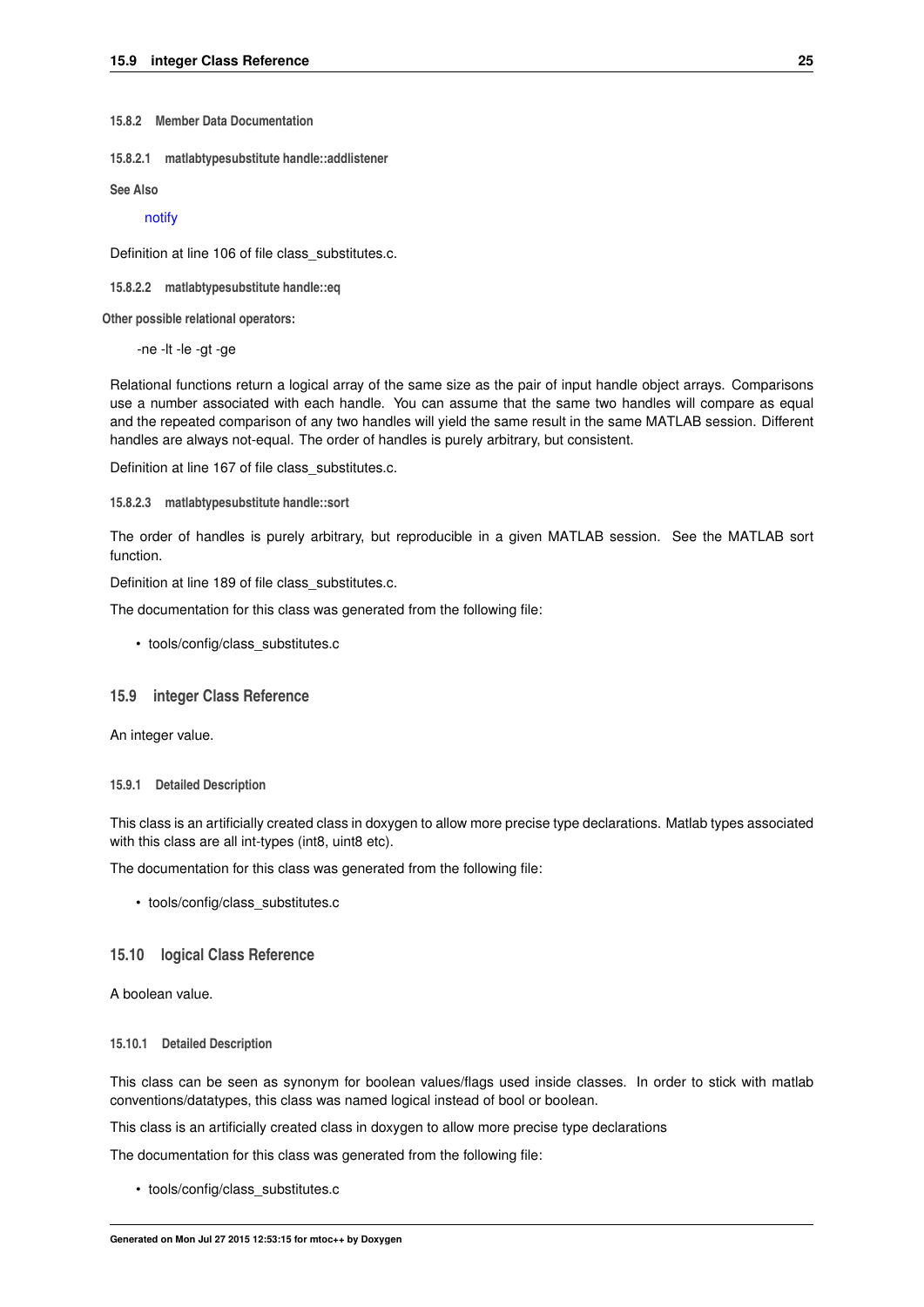## <span id="page-28-7"></span><span id="page-28-0"></span>**15.11 matrix Class Reference**

A matlab matrix.

Inherited by [sparsematrix.](#page-33-6)

## <span id="page-28-1"></span>**15.11.1 Detailed Description**

This class is an artificially created class in doxygen to allow more precise type declarations Definition at line 73 of file class\_substitutes.c.

The documentation for this class was generated from the following file:

• tools/config/class\_substitutes.c

## <span id="page-28-6"></span><span id="page-28-2"></span>**15.12 MethodParams Struct Reference**

**Public Member Functions**

- std::string **ccprefix** ()
- std::string **ccpostfix** ()
- std::string **print\_list** ()

## **Public Attributes**

- bool **abstr**
- bool **statical**
- bool **hidden**
- bool **sealed**
- bool **test**
- bool **testMethodSetup**
- bool **testMethodTeardown**

## **Friends**

• std::ostream & **operator**<< (std::ostream &os, [MethodParams](#page-28-6) &mp)

## <span id="page-28-3"></span>**15.12.1 Detailed Description**

Definition at line 201 of file mfilescanner.h.

The documentation for this struct was generated from the following file:

• src/mfilescanner.h

## <span id="page-28-5"></span><span id="page-28-4"></span>**15.13 MFileScanner Class Reference**

```
#include <mfilescanner.h>
```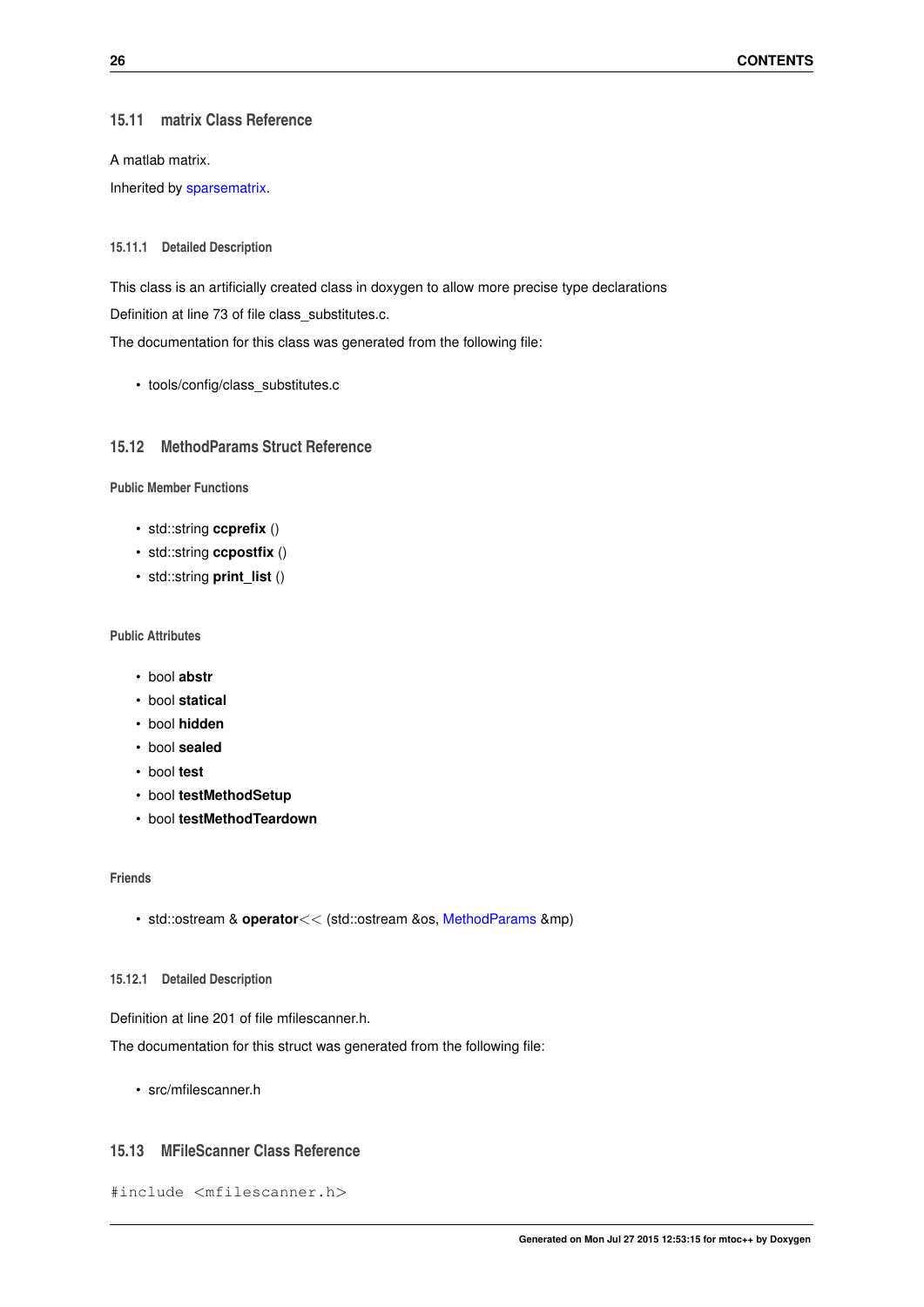#### **Public Types**

- typedef std::vector< std::string > **DocuBlock**
- typedef [ordered\\_map](#page-31-2)< DocuBlock > **DocuList**
- typedef [ordered\\_map](#page-31-2)< [DocuList](#page-31-2) > **DocuListMap**
- typedef std::map< std::string, DocuBlock > **AltDocuList**
- typedef std::map< std::string.
- AltDocuList > **AltDocuListMap**
- typedef std::set< std::string > **GroupSet**
- typedef ordered map< std::pair
	- < int, std::string > > **VararginParserValuesType**

**Public Member Functions**

- **MFileScanner** (std::istream &fin, std::ostream &fout, const std::string &filename, const std::string &conffilename, [RunMode](#page-33-5) runmode)
- int **execute** ()
- [DocuList](#page-31-2) & **getParamList** ()
- [MethodParams](#page-28-6) & **getMethodParams** ()
- void **end\_function** ()
- <span id="page-29-0"></span>**15.13.1 Detailed Description**
- **[Change in 1.5](#page-10-6)** [\(Martin Drohmann,](#page-20-5) 2013-08-20) Bugfix: incorrect usage of addOptional does not break mtocpp (pointed out by Alexander on FEX)
- **[Change in 1.5](#page-0-0)** [\(Martin Drohmann,](#page-20-5) 2013-07-08) Bugfix: End of line comment in line before function ending broke the parser.
- **[Change in 1.5](#page-0-0)** [\(Martin Drohmann,](#page-20-5) 2013-05-16) Added code removal feature as requested by Maxime.
- **[Change in 1.5](#page-0-0)** [\(Martin Drohmann,](#page-20-5) 2013-04-01) Parse event attributes (ListenAccess, NotifyAccess, Hidden) correctly - as pointed out by Evgeny Pr on FEX
- **[Change in 1.5](#page-0-0)** [\(Daniel Wirtz,](#page-21-6) 2013-03-28) Merged together simultaneous contributions from Martin and me regarding the FEX feedback from Pete. Now also allowing e.g. 'protected' as access modifier string and the 'Abstract' class modifier is also recognized.
- **[Change in 1.4](#page-9-8)** [\(Daniel Wirtz,](#page-21-6) 2012-10-22) Added an additional comment about indentation in matlab on parse errors
- **[Change in 1.4](#page-0-0)** [\(Martin Drohmann,](#page-20-5) 2012-10-19) prettify the output of postprocessed source for source code browsing in doxygen. Now, we recommend the usage of the FILTER\_SOURCE\_FILES doxygen switch.
- **[Change in 1.4](#page-0-0)** [\(Martin Drohmann,](#page-20-5) 2012-10-17) implemented varargin handling by Matlab inputParser, as suggested here: [http://www.mathworks.de/de/help/matlab/ref/inputparser.](http://www.mathworks.de/de/help/matlab/ref/inputparser.parse.html) [parse.html](http://www.mathworks.de/de/help/matlab/ref/inputparser.parse.html)
- **[Change in 1.4](#page-0-0)** [\(Martin Drohmann,](#page-20-5) 2012-02-24) ignore comments in front of classdef (fixes Grrr message from Jesse Hopkins)

**[Change in 1.3](#page-8-4)** [\(Martin Drohmann,](#page-20-5) 2012-02-17) added events section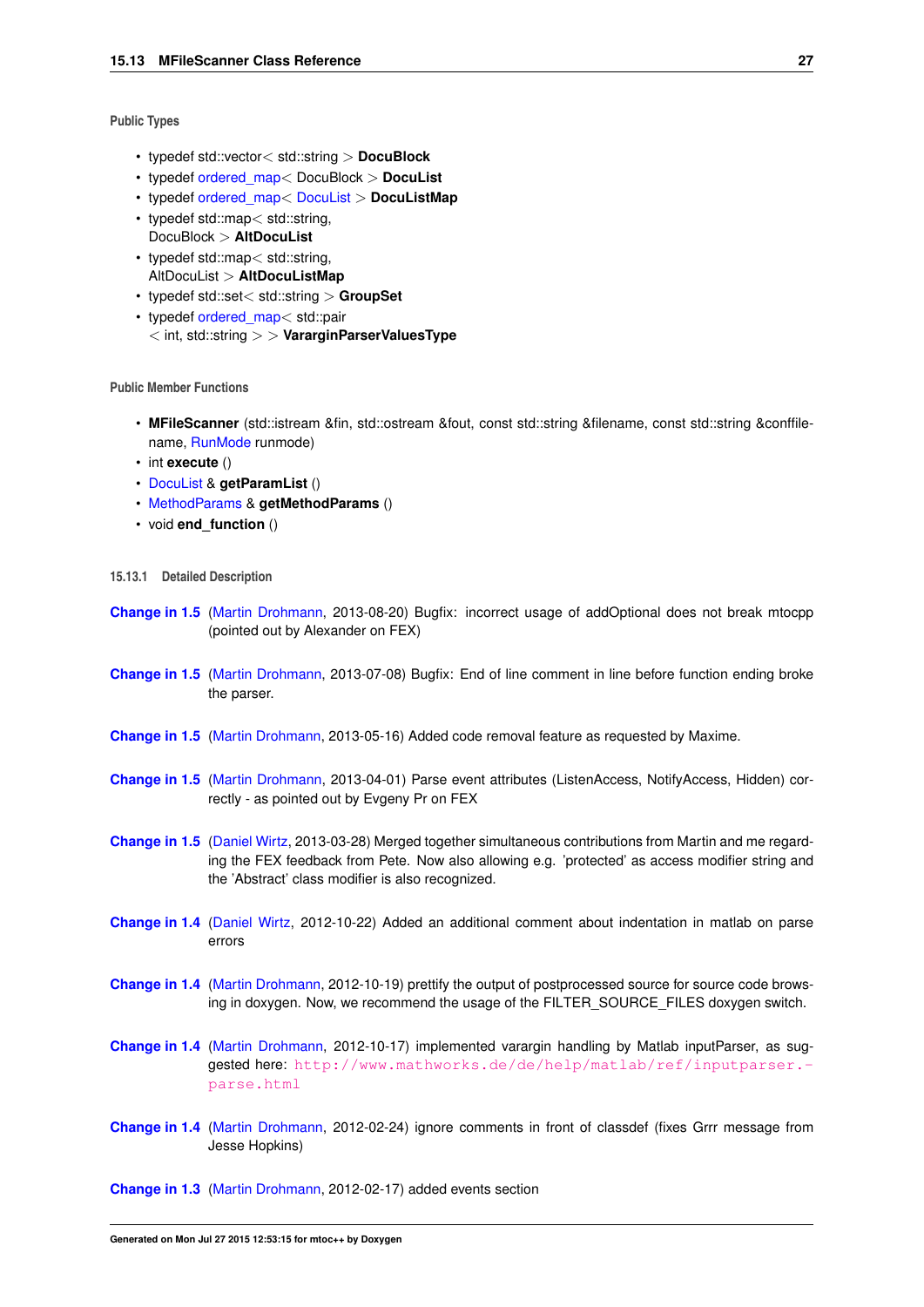**[Change in 1.3](#page-0-0)** [\(Martin Drohmann,](#page-20-5) 2012-02-15) improved documentation for dependent flags

- **[Change in 1.3](#page-0-0)** [\(Martin Drohmann,](#page-20-5) 2012-02-15) remove =0 for purely virtual class methods
- **[Change in 1.3](#page-0-0)** [\(Martin Drohmann,](#page-20-5) 2012-02-15) bugfix: no Grrr! messages for complex property declarations.
- **[Change in 1.3](#page-0-0)** [\(Martin Drohmann,](#page-20-5) 2012-02-15) We totally ignore functions which are locally defined inside another function.
- **[Change in 1.3](#page-0-0)** [\(Martin Drohmann,](#page-20-5) 2012-02-15) Added config GENERATE\_SUBFUNTION\_DOCUMENTATION and format for output of subfunctions.
- **[Change in 1.3](#page-0-0)** [\(Martin Drohmann,](#page-20-5) 2012-02-03) Bugfix: Default values were printed twice if documented in the documenation block and given as property default values. Now, the documentated default value is preferred.
- **[Change in 1.3](#page-0-0)** [\(Martin Drohmann,](#page-20-5) 2012-02-03) Improved the automatic documentation text for MATLAB specific attributes of properties and methods, add a link to the online MATLAB documentation.
- **[New in 1.3](#page-7-9)** [\(Martin Drohmann,](#page-20-5) 2012-02-03) Print a warning message to stderr when optional parameter in methods of functions are not documented with default values.
- **[New in 1.3](#page-0-0)** [\(Martin Drohmann,](#page-20-5) 2012-01-10) "Bugfix": Allowing the use of the Abort Set tag in property declarations, however, to extra action (e.g. inserting a note in documentation) is taken so far.
- **[Change in 1.3](#page-0-0)** [\(Martin Drohmann,](#page-20-5) 2012-01-10) Some minor modifications for the postprocessor regarding dots '.' and '::'
- **[New in 1.3](#page-0-0)** [\(Martin Drohmann,](#page-20-5) 2011-12-16) Allowing multiple lines for default values in property comments & code and added a test case.
- **[Change in 1.3](#page-0-0)** [\(Martin Drohmann,](#page-20-5) 2011-12-16) Bugfix: On Windows platforms the wrong get cwd command was issued and is now fixed.
- **[Change in 1.3](#page-0-0)** [\(Martin Drohmann,](#page-20-5) 2011-12-13) Bugfix: Now handling the **Abstract** property correctly (was previously added for **SetObservable** declarations due to copy&paste)
- **[Change in 1.3](#page-0-0)** [\(Martin Drohmann,](#page-20-5) 2012-01-13) Added a test case for default properties containing semicolons
- **[Change in 1.3](#page-0-0)** [\(Martin Drohmann,](#page-20-5) 2012-01-13) Changed format for documentation of default properties and parameters
- **[Change in 1.3](#page-0-0)** [\(Martin Drohmann,](#page-20-5) 2012-01-13) Default arguments for properties are added to the properties documentation block
- **[Change in 1.3](#page-0-0)** [\(Martin Drohmann,](#page-20-5) 2012-01-13) Bugfix: observable properties have been documented as abstract ones.
- **[Change in 1.3](#page-0-0)** [\(Martin Drohmann,](#page-20-5) 2011-12-13) Adding a bold "Default:" line in property documentation blocks if a default value/default tag is set in either code or property comment.
- **[Change in 1.3](#page-0-0)** [\(Martin Drohmann,](#page-20-5) 2011-12-04) Bugfix reported by Evgeny Pr on mathworks: allow property definitions not ended by semicolons.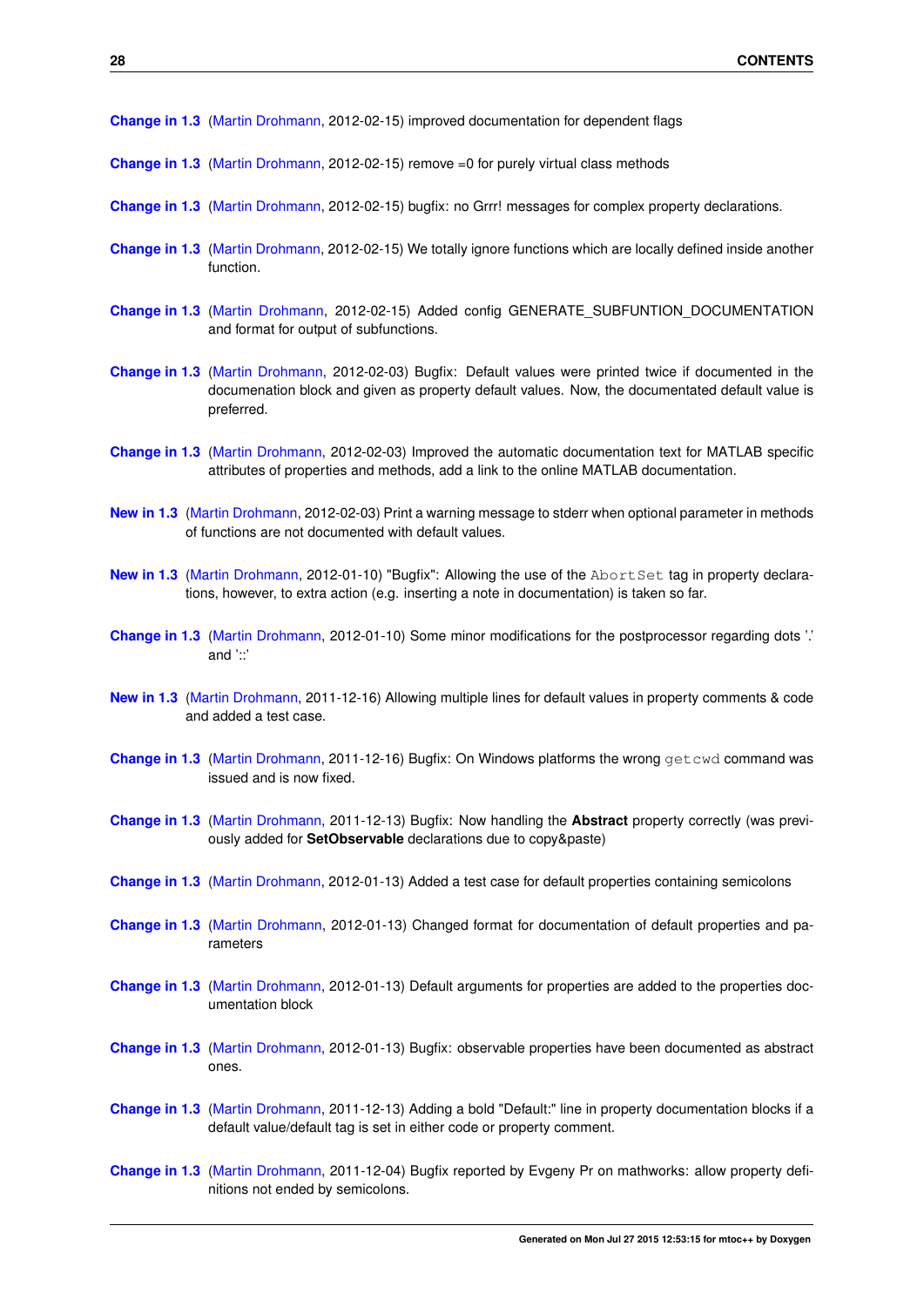<span id="page-31-4"></span>**[Change in 1.2](#page-7-10)** [\(Martin Drohmann,](#page-20-5) 2011-11-28) Allow long (including line breaks) default values for properties

- **[Change in 1.2](#page-0-0)** [\(Daniel Wirtz,](#page-21-6) 2011-11-27) Included a new option  $-\text{verbose}$  for short mtoc<sub>++</sub> version output.
- **[Change in 1.2](#page-0-0)** [\(Martin Drohmann,](#page-20-5) 2011-11-17) Fixed a bug that messed up the documentation if a new line was started after a @type tag and added a test case to classA.m
- **[Change in 1.2](#page-0-0)** [\(Martin Drohmann,](#page-20-5) 2011-11-17) Non-standard access modifier strings are now separated by a comma
- **[Change in 1.2](#page-0-0)** [\(Martin Drohmann,](#page-20-5) 2011-11-17) Fixed a parse error occuring with the new ∼-notation in newer MatLab versions. Calls like foo = bar(par1,  $\sim$ , par3) now work.
- **[Change in 1.2](#page-0-0)** [\(Martin Drohmann,](#page-20-5) 2011-11-17) The order of @default and @type tags in parameters (if occurring) is no longer fixed.
- **[New in 1.2](#page-7-11)** [\(Martin Drohmann,](#page-20-5) 2011-11-17) New config flag COPY\_TYPIFIED\_FIELD\_DOCU which allows to toggle the automatic insertion of required fields for method parameters. This flag sets whether the documentation of fields in 'Required fields of param', 'Optional fields of param' or 'Generated fields of retval' shall be copied in case the Parameter 'param' or 'retval' have a type.

Definition at line 431 of file mfilescanner.h.

The documentation for this class was generated from the following file:

• src/mfilescanner.h

## <span id="page-31-2"></span><span id="page-31-0"></span>**15.14 ordered\_map**< **ST** > **Class Template Reference**

```
Inherits vector< std::pair< std::string, ST > >.
```
#### **Public Types**

- typedef std::pair< std::string, ST > **item**
- typedef std::vector< item > **base\_type**
- typedef base\_type::iterator **iterator**
- typedef base\_type::const\_iterator **const\_iterator**

#### **Public Member Functions**

- ST & **operator[ ]** (const std::string &key)
- iterator **find** (const std::string &key)

<span id="page-31-1"></span>**15.14.1 Detailed Description**

**template**<**class ST**>**class ordered\_map**< **ST** >

Definition at line 277 of file mfilescanner.h.

The documentation for this class was generated from the following file:

<span id="page-31-3"></span>• src/mfilescanner.h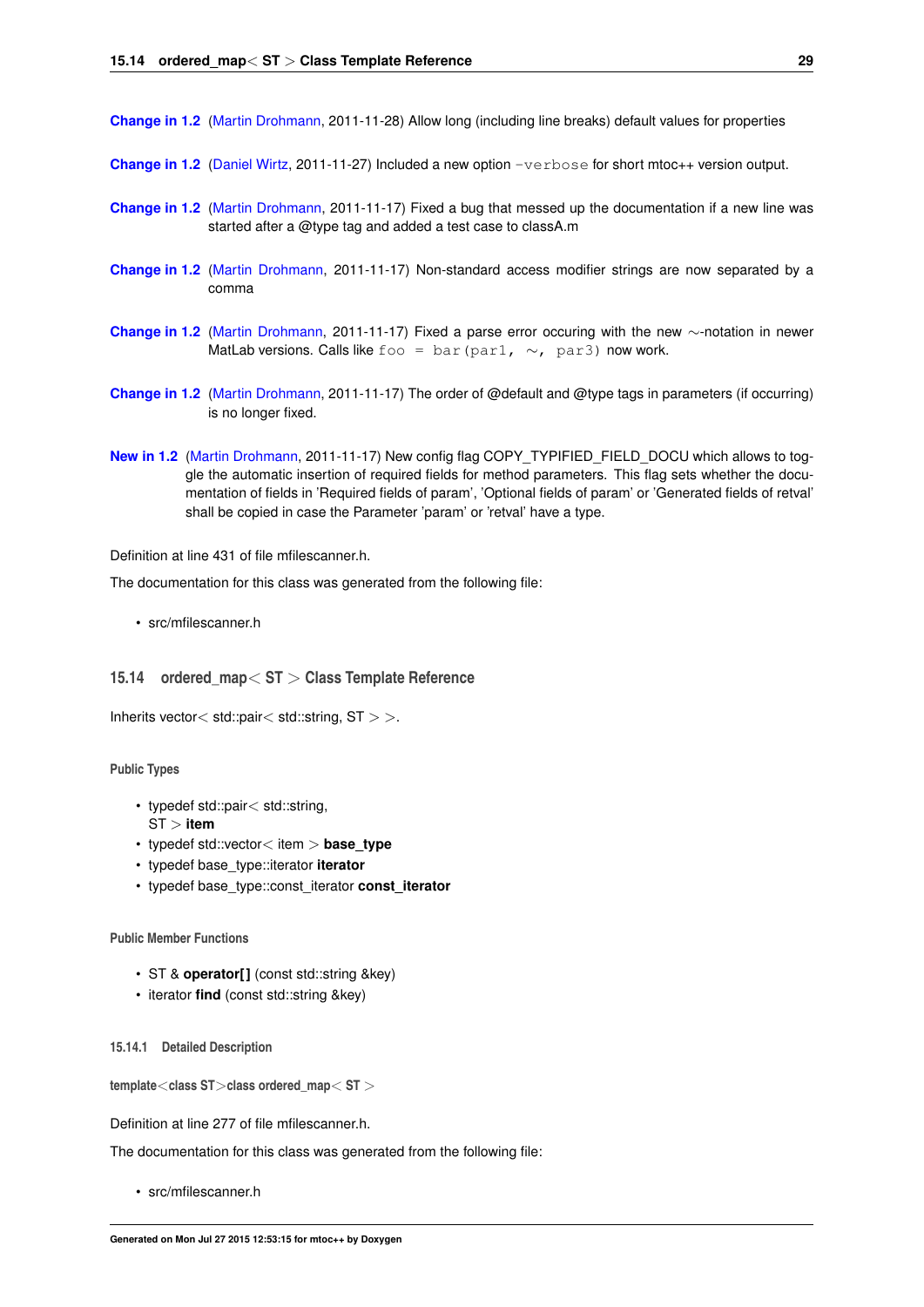## <span id="page-32-7"></span><span id="page-32-0"></span>**15.15 PropExtraInformation Struct Reference**

**Public Attributes**

- bool **dependent**
- bool **setter**
- bool **getter**

<span id="page-32-1"></span>**15.15.1 Detailed Description**

Definition at line 187 of file mfilescanner.h.

The documentation for this struct was generated from the following file:

• src/mfilescanner.h

## <span id="page-32-5"></span><span id="page-32-2"></span>**15.16 PropParams Struct Reference**

**Public Member Functions**

- std::string **ccprefix** ()
- std::string **print\_list** ()

## **Public Attributes**

- bool **constant**
- bool **transient**
- bool **dependent**
- bool **hidden**
- bool **setObservable**
- bool **abstr**
- bool **abortSet**
- bool **event**

## **Friends**

• std::ostream & **operator**<< (std::ostream &os, [PropParams](#page-32-5) &pp)

#### <span id="page-32-3"></span>**15.16.1 Detailed Description**

Definition at line 123 of file mfilescanner.h.

The documentation for this struct was generated from the following file:

• src/mfilescanner.h

# <span id="page-32-6"></span><span id="page-32-4"></span>**15.17 rowvec Class Reference**

A matlab row vector.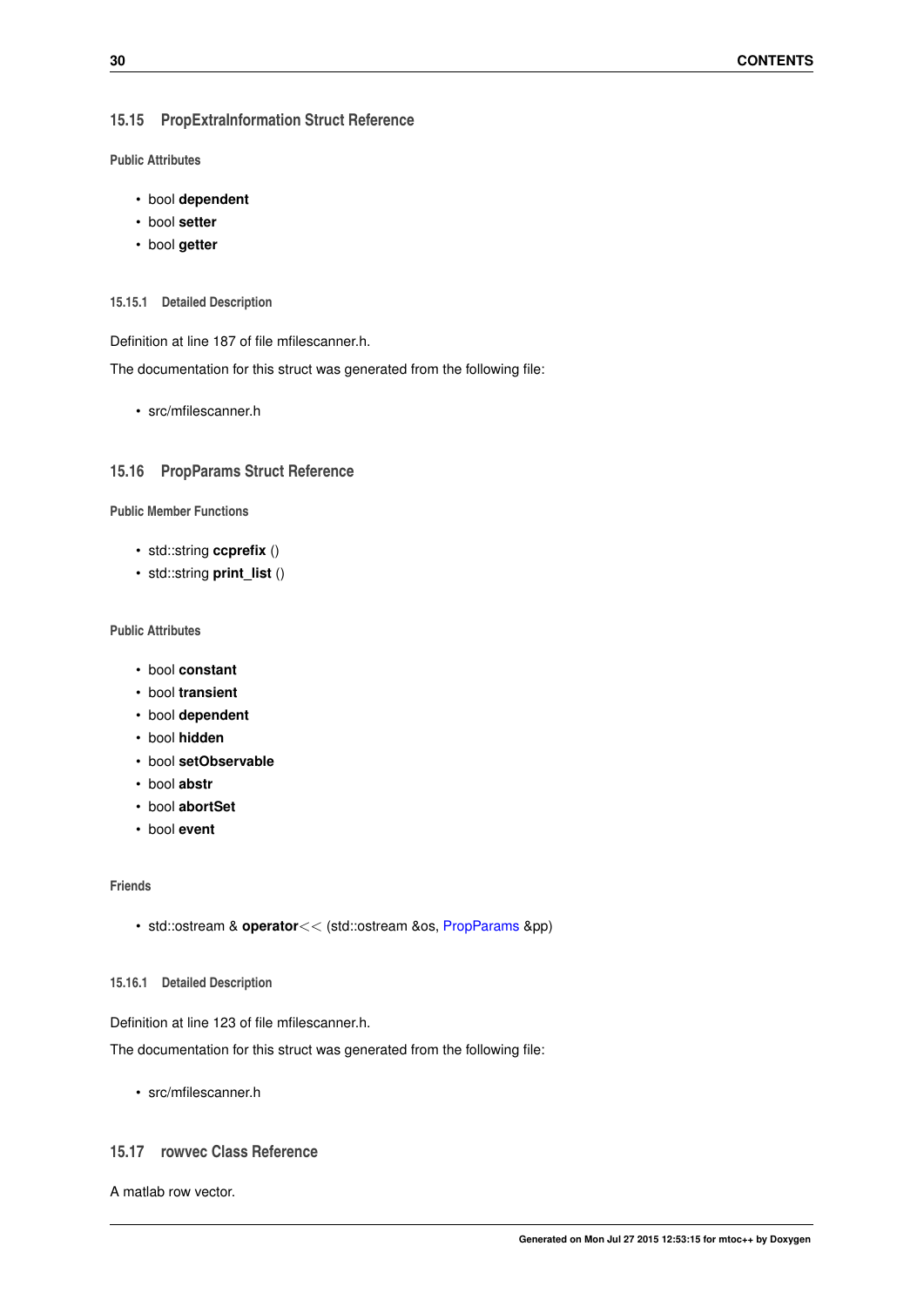#### <span id="page-33-8"></span><span id="page-33-0"></span>**15.17.1 Detailed Description**

This class is an artificially created class in doxygen to allow more precise type declarations

The documentation for this class was generated from the following file:

• tools/config/class\_substitutes.c

## <span id="page-33-5"></span><span id="page-33-1"></span>**15.18 RunMode Struct Reference**

#### **Public Types**

• enum **Mode** { **Normal** = 0, **ParseParams**, **ParseMethodParams** }

#### **Public Attributes**

- Mode **mode**
- std::string **methodname**
- bool **latex\_output**
- bool **print\_fields**
- bool **auto\_add\_fields**
- bool **auto\_add\_params**
- bool **auto\_add\_class\_properties**
- bool **auto\_add\_class**
- bool **copy\_typified\_field\_docu**
- bool **remove\_first\_arg\_in\_abstract\_methods**
- bool **parse\_of\_type**
- bool **void\_type\_in\_return\_values**
- int **print\_return\_value\_name**
- bool **generate\_subfunction\_documentation**

## <span id="page-33-2"></span>**15.18.1 Detailed Description**

Definition at line 30 of file mfilescanner.h.

The documentation for this struct was generated from the following file:

• src/mfilescanner.h

## <span id="page-33-6"></span><span id="page-33-3"></span>**15.19 sparsematrix Class Reference**

A matlab sparse matrix. Inherits [matrix.](#page-27-7)

## <span id="page-33-4"></span>**15.19.1 Detailed Description**

This class is an artificially created class in doxygen to allow more precise type declarations

Definition at line 81 of file class substitutes.c.

The documentation for this class was generated from the following file:

<span id="page-33-7"></span>• tools/config/class\_substitutes.c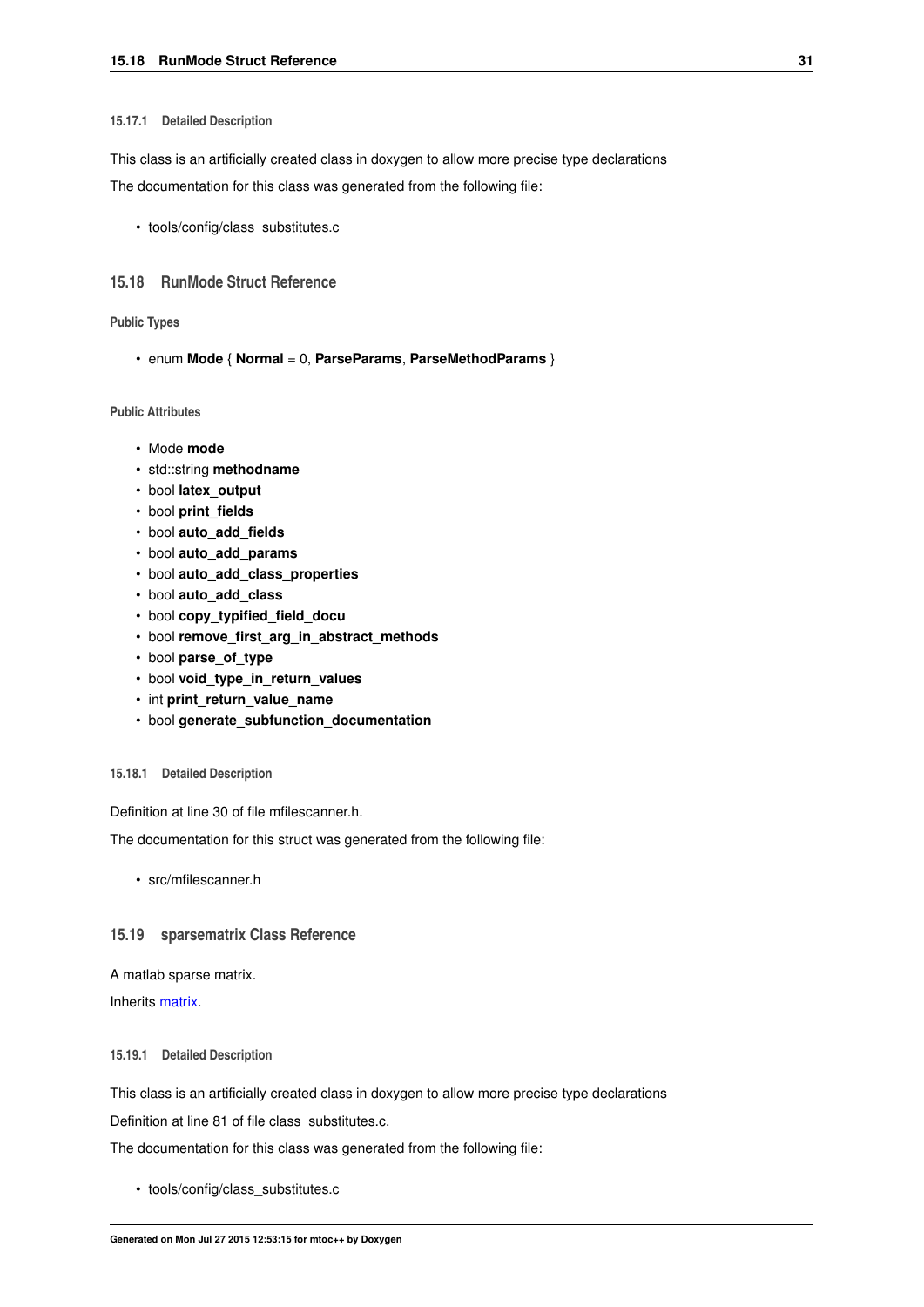## <span id="page-34-8"></span><span id="page-34-0"></span>**15.20 struct Class Reference**

A MatLab struct.

#### <span id="page-34-1"></span>**15.20.1 Detailed Description**

This class is an artificially created class in doxygen to allow more precise type declarations The documentation for this class was generated from the following file:

• tools/config/class\_substitutes.c

## <span id="page-34-6"></span><span id="page-34-2"></span>**15.21 varargin Class Reference**

A variable number of input arguments.

#### <span id="page-34-3"></span>**15.21.1 Detailed Description**

This class is an artificially created class in doxygen to allow more precise type declarations. For more information about the varargin argument see the [MatLab documentation on varargin](http://www.mathworks.de/help/techdoc/ref/varargin.html). The documentation for this class was generated from the following file:

• tools/config/class\_substitutes.c

## <span id="page-34-7"></span><span id="page-34-4"></span>**15.22 varargout Class Reference**

A variable number of output arguments.

#### <span id="page-34-5"></span>**15.22.1 Detailed Description**

This class is an artificially created class in doxygen to allow more precise type declarations.

For more information about the varargout argument see the [MatLab documentation on varargout](http://www.mathworks.de/help/techdoc/ref/varargout.html). The documentation for this class was generated from the following file:

• tools/config/class\_substitutes.c